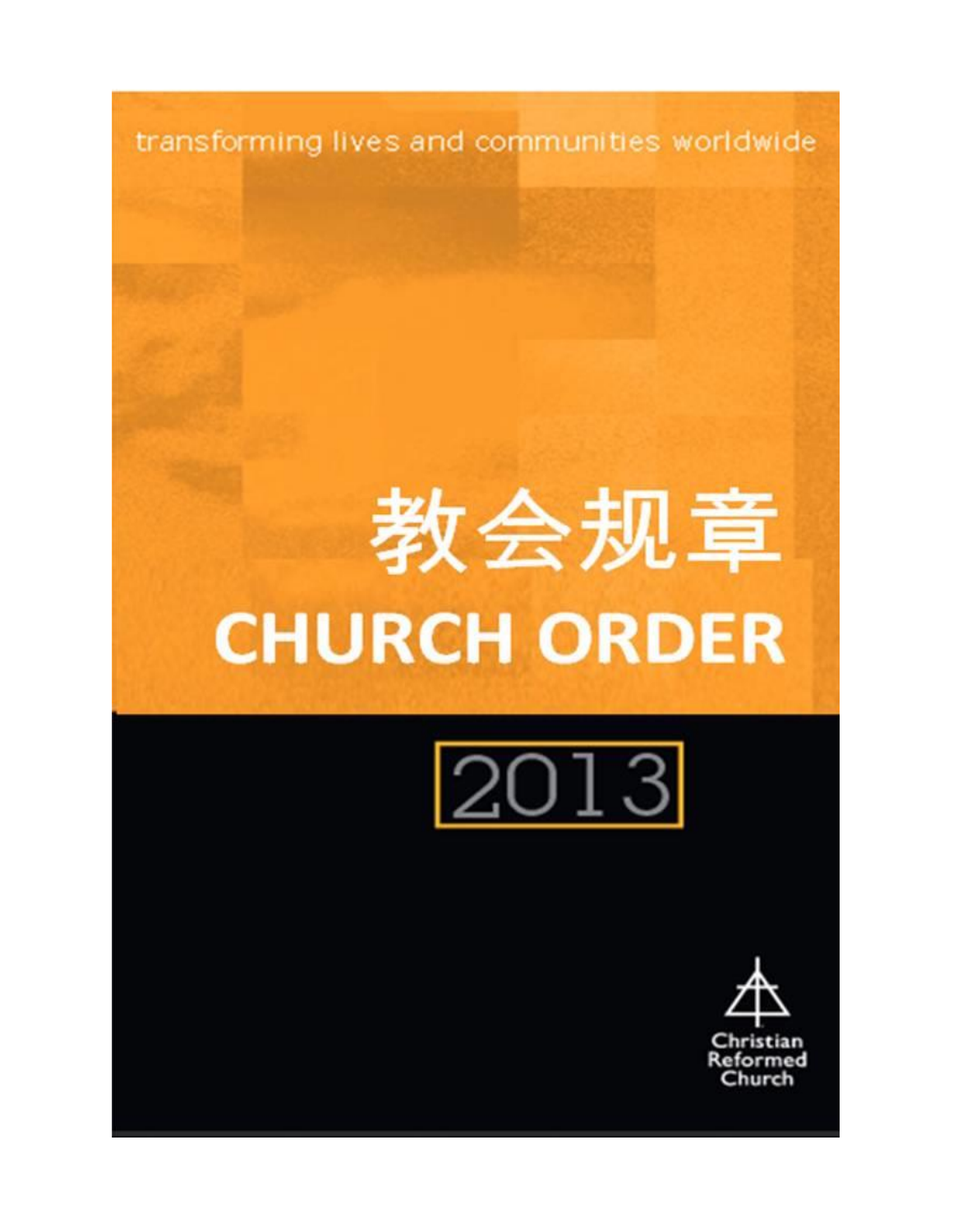CHURCH ORDER 2013 © 2013 Christian Reformed Church in North America

教会规章 **(**2013 版**)** Chinese translation © 2014 Christian Reformed Church in North America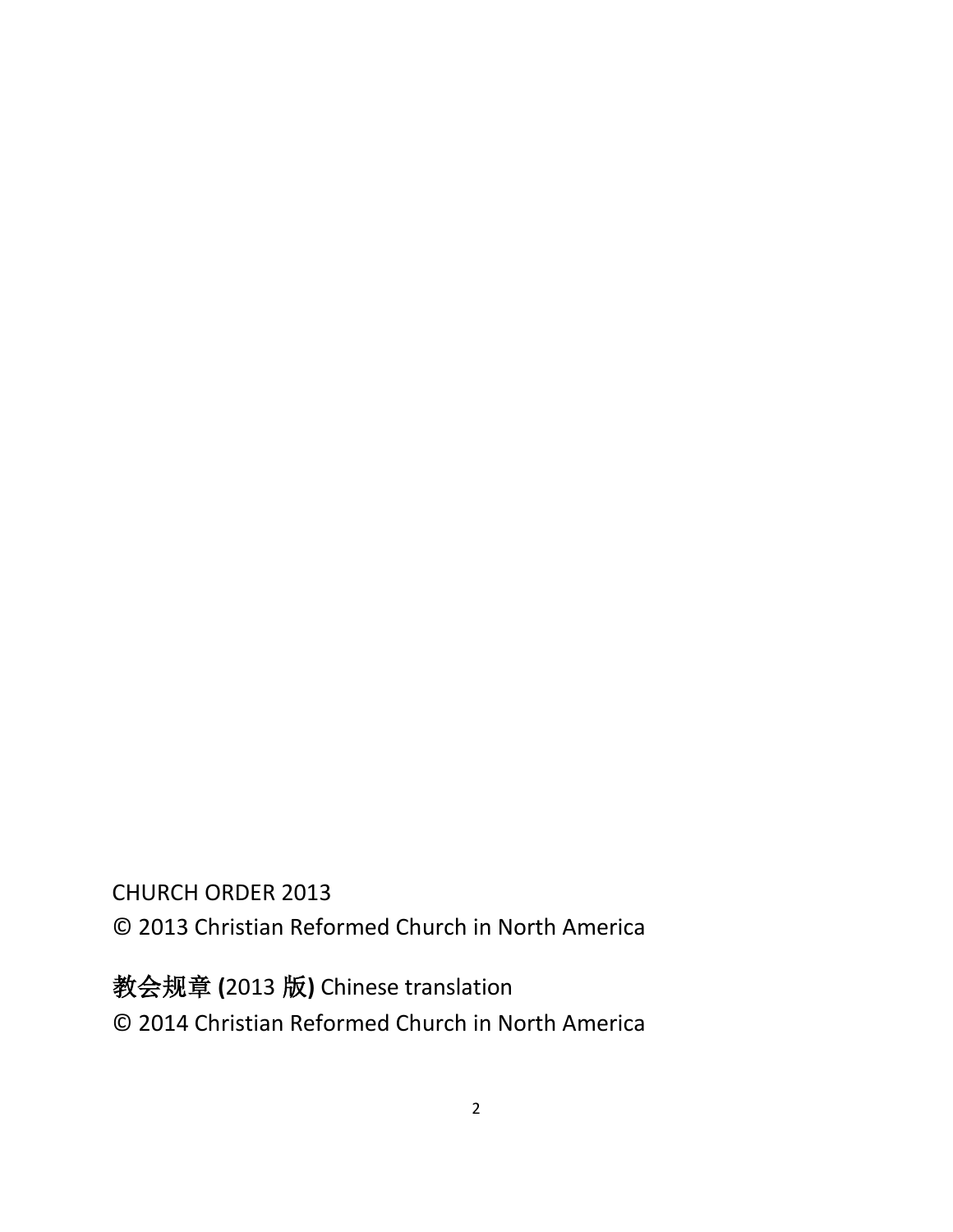## 中文版序言

## *Preface to this Chinese translation*

This project of producing the first Chinese translation of the CRC's *Church Order* was launched in April 2012 by the East Meets West group, consisting mainly of CR pastors involved in Chinese ministry in North America. At the time, we aimed at translating the 2011 edition, being the then latest version. Due to various limitations, we decided to translate only the main text without the extensive Supplements.

By August (2012), Paul Zhiyong Wang has completed the first draft. Some revisions were offered by native Chinese speakers at Hillcrest Christian Church (Denver) and by James Chiang. The revised draft was then circulated among EMW members for more input until August (2013). Afterwards I found some missing parts and had these translated by James Chiang and the staff of Jimmy Lin. In September, I started to carry out my mandate from the group, which is to 'work out a final version in consultation with the group'.

Going through the document, I realized how new developments have rendered obsolete certain parts of the 2011 edition. After assessing the work scale, I concluded that we will just simply produce the 2013 version. This gained enthusiastic group support during our teleconference in November (2013). Continuing conversation was had with Wen-Hau Hsieh on one thorny translation problem. By February all translation issues were resolved. Wen and Ed Jiang teamed up to do the layout of the document and convert it into simplified script.

Finally, may I say the whole endeavor is a team project, a group effort. Here are the folks who contributed to the translation work in one way or another: Timothy Chan 陳君耀 (Toronto), David Cheung 陳貽強 (Vancouver), James Chiang 蔣主中 (California), Tom Draayer (Denver), Fred Eng 伍柏禎 (Los Angeles), Ruth Febriana 曾珊珊 (Denver), Wen-Yau Hsieh 謝文堯 (Iowa), Ed Jiang 蔣淙昕 (Iowa), Yi-Ming Kao 高義明 (Chino, CA ), David Koll (Grand Rapids, MI), Jimmy Tai On Lin 林體安 (Chicago, IL), Yee Hwa Soon 孫玉華 (Tacoma, WA) and Paul Zhiyong Wang 王志勇 (Hearndon, VA).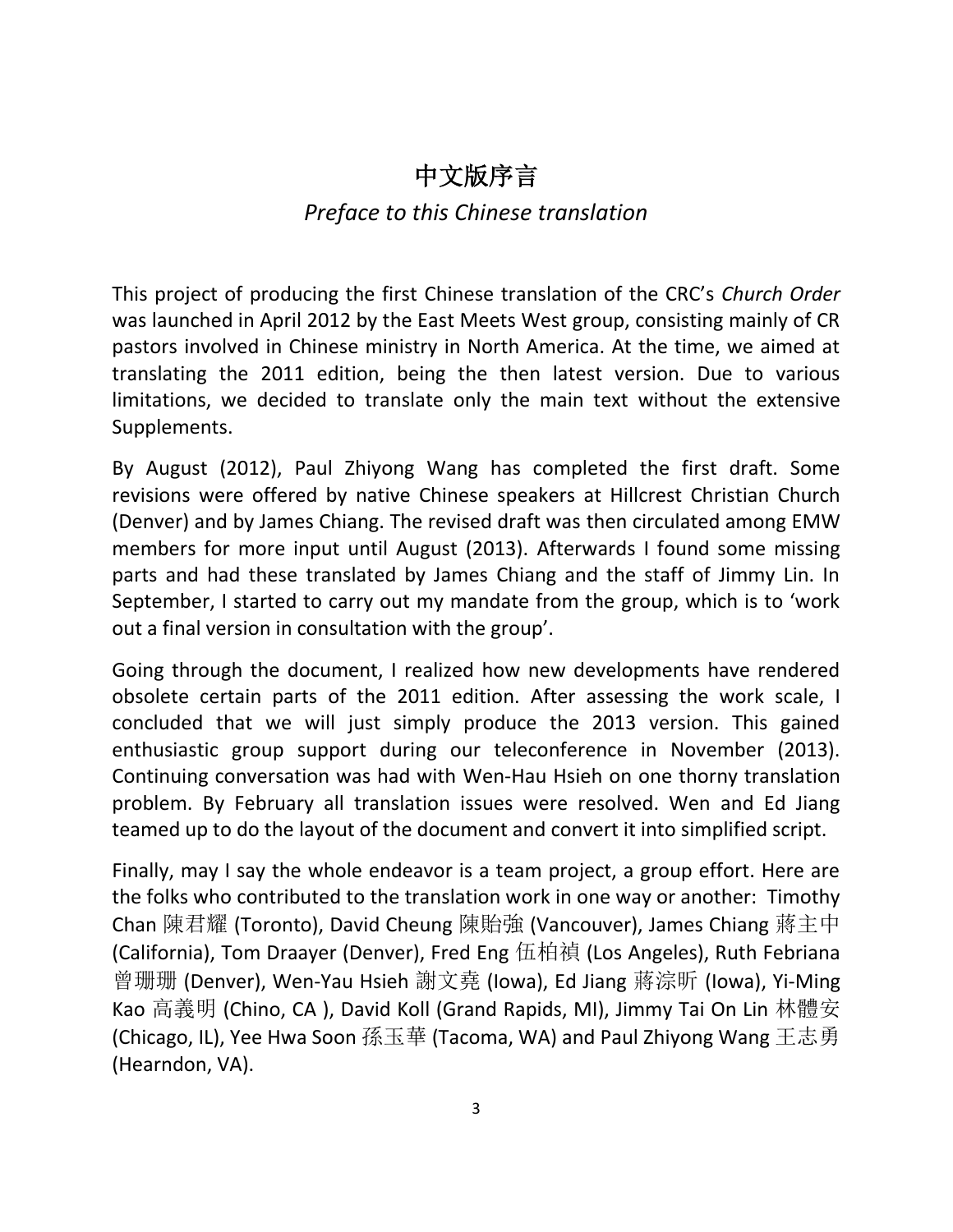All glory be to God alone!

David Cheung 陳貽強 Editor, Church Order Chinese translation project 30th April 2014, Vancouver, Canada

\* \* \* \* \* \* \* \* \* \* \* \* \* \* \* \* \* \* \* \* \* \* \* \* \* \* \* \* \* \* \*

A few technical details

First, this Chinese version includes references to the Supplements 补充文 but does not reprint their text in full. For the latter, the reader may go to the English original.

Second, to facilitate usage, we have included a glossary at the end of the document.

Lastly, where questions of interpretation arise, the English edition rules over the Chinese translation.

Comments or suggestions on this translation from users are welcome and may be forwarded to David Cheung at [elsterdavid@yahoo.co.uk](mailto:elsterdavid@yahoo.co.uk)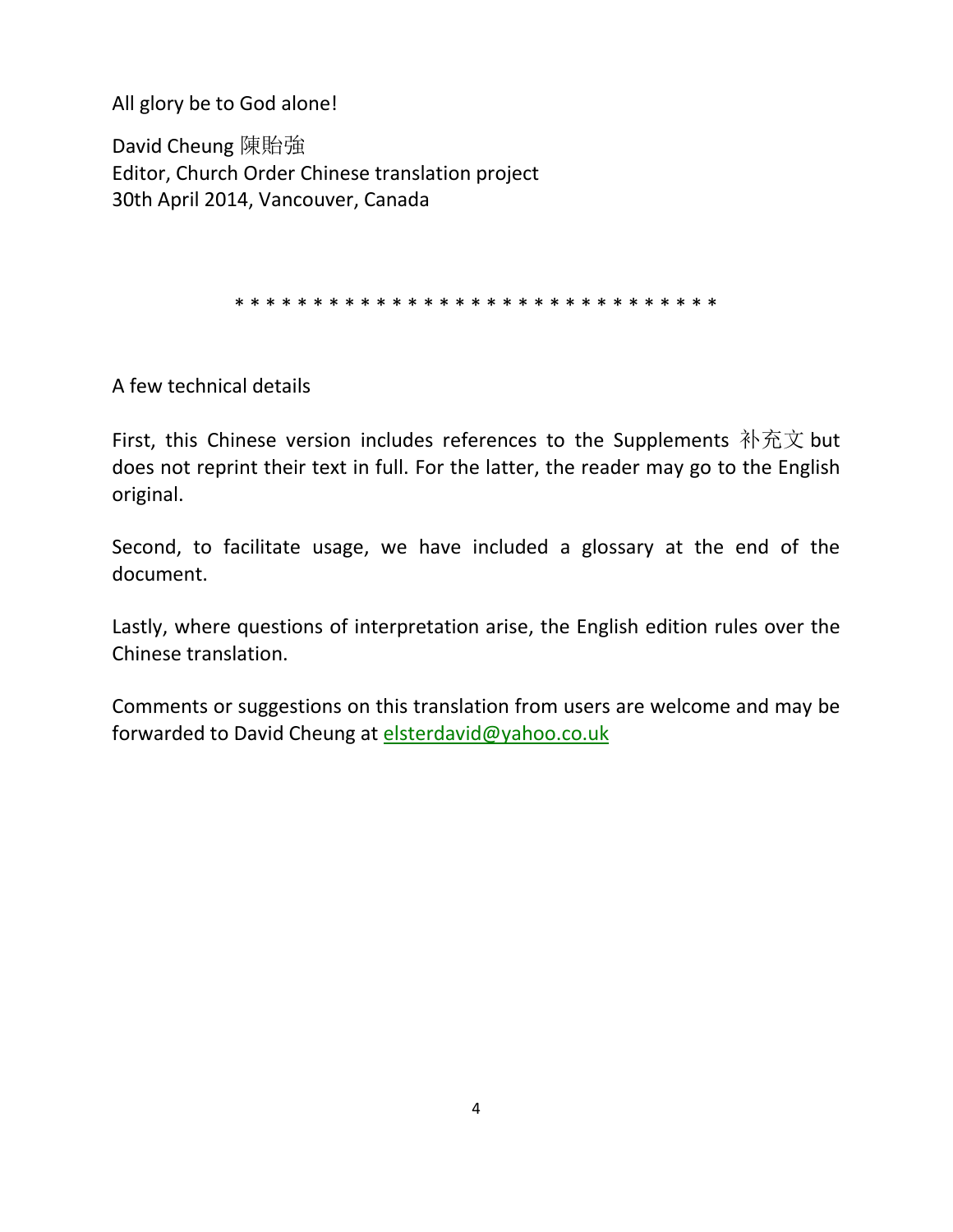中文版序言

## 简介

、《教会规章》的目的及其根基

## Ⅰ.**(**一**)** 教会的圣职 **The Offices of the Church**

## A.通则

- 、教会中的圣职
- 、教会圣职的资格
- 、教会圣职的召请
- 、签署「圣职人员盟约」 Signing the Form of Subscription

## B.牧师 **Ministers of the Word**

- 、牧师的资格
- 、未受规定培训者之接纳 Admittance to the Ministry without Prescribed **Training**
- 、接受堂会召请之资格 Eligible for Call
- 、区会参事 Classis counselor 的职责
- 、牧师的按立及就职 Ordination and Installation
- 、牧师的职责
- 、牧师的任务和召请
- 、牧师的监督 Supervision of Ministers
- 、牧师辞职与重新按立 Release from Ministerial Office and Reordination
- 、对牧师的支持
- 、牧师长期请假
- 、退出所牧养的堂会 Release from Ministry in a Congregation
- 、牧师的退休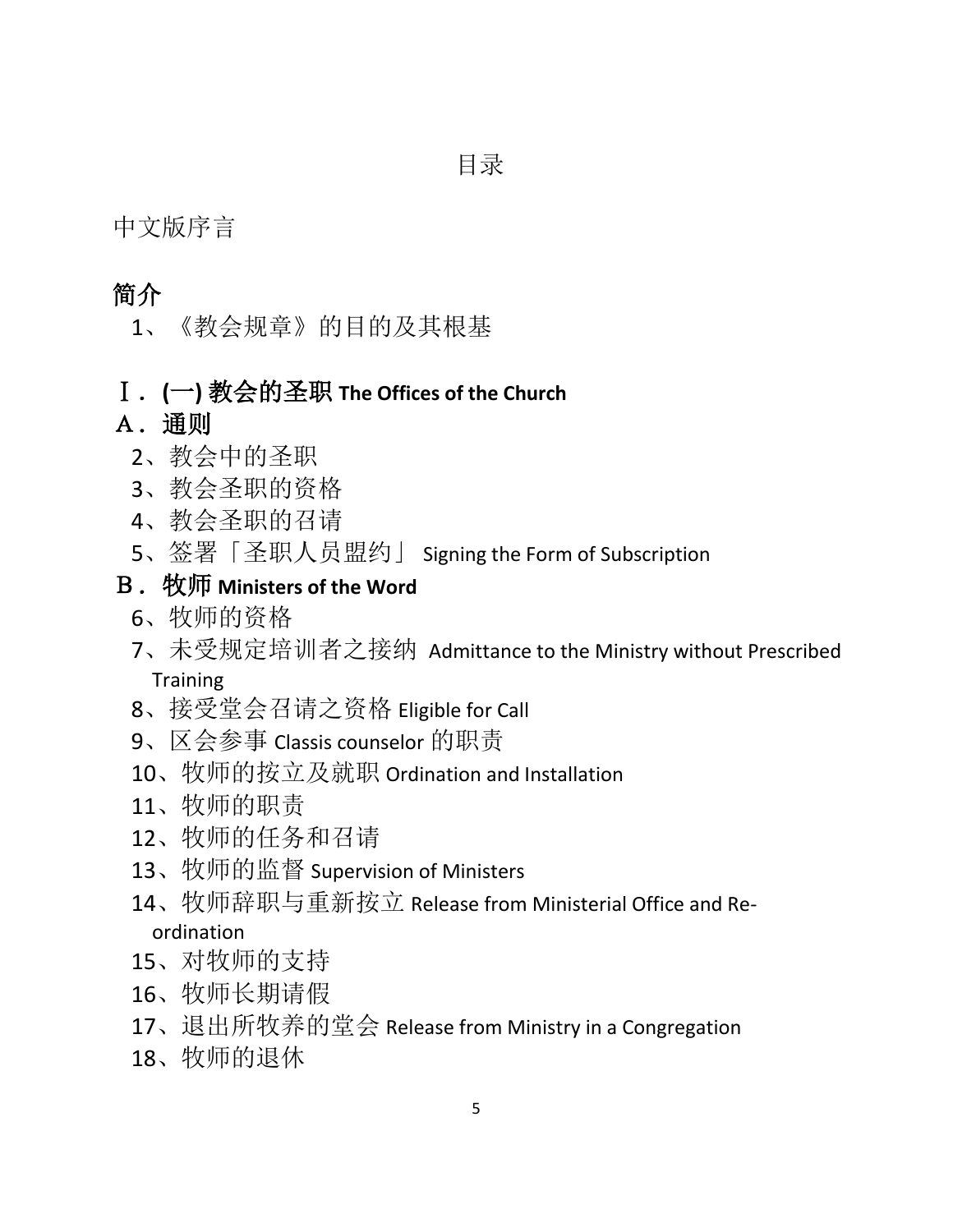- 、神学院
- 、神学教授的任务
- 、神学生基金
- 、神学生讲道许可证 Licensure of Students

## C.地方牧师 **Commissioned Pastors**

- 、地方牧师的职分
- 、地方牧师的任务

## D.长老和执事

、长老和执事的事工

## Ⅱ.**(**二**)** 教会的议会

## A.通则

- 、三个议会 Assemblies
- 、教会议会的权柄 Authority of Ecclesiastical Assemblies
- 、议会合法处理之事
- 、议会决议之特征
- 、上诉
- 、要求修改决议
- 、议会程序与次序
- 、议会之委员会 Assembly Committees
- 、差往议会的代表 Delegation to Assemblies

## B.长执会 **The Council**

- 、长执会的组成
- 、开会次数及彼此指正 Mutual Censure
- 、会员大会 Congregational Meetings
- 、会众的地位 Congregational Status

## C.区会 **Classis**

- 、区会的组成
- 、区会的议会 Sessions of Classis
- 、回应堂会之请求
- 、区会参事和堂会访客 Classical Counselors and Church Visitors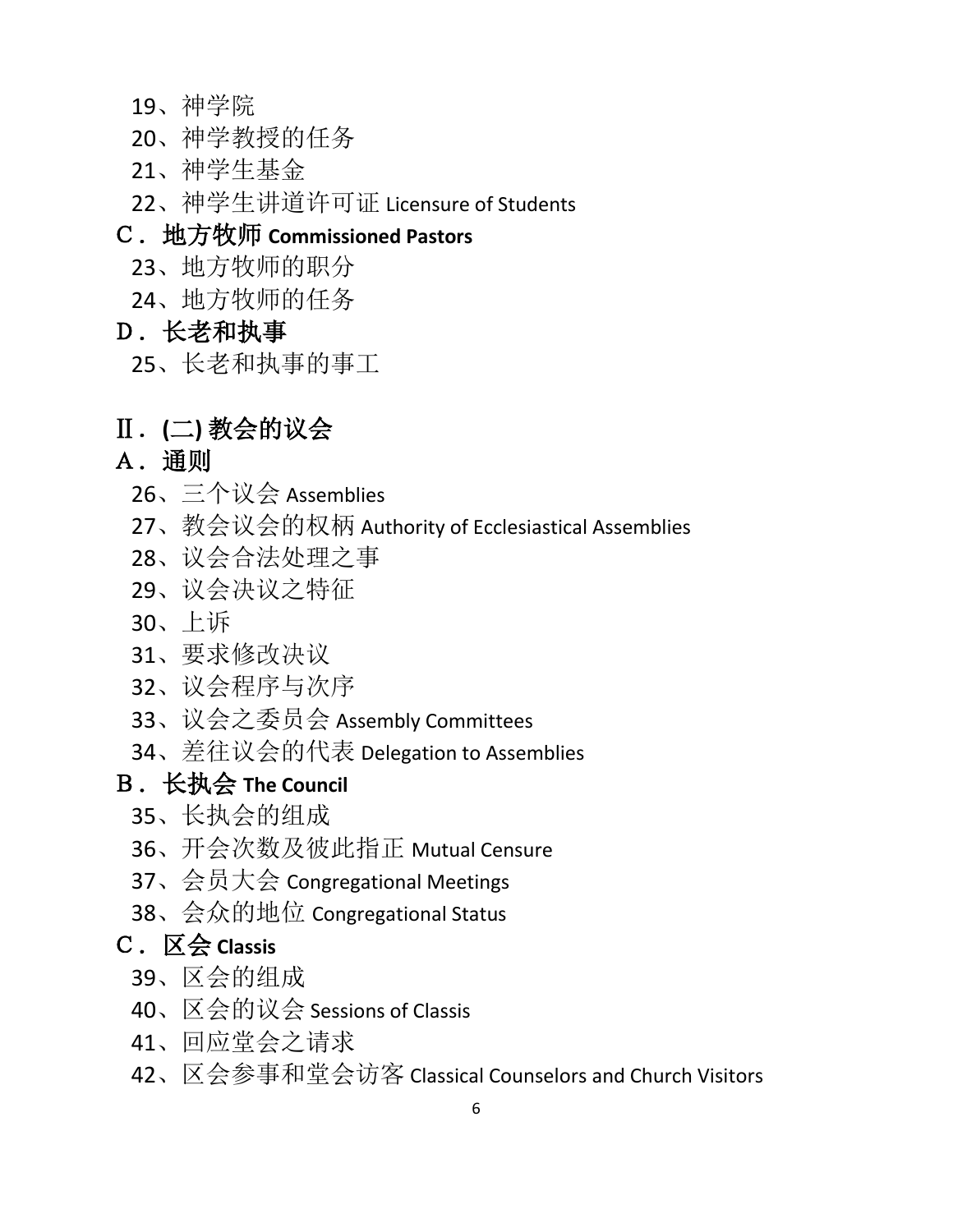- 、区会的赞助与劝勉证道证 Classical Support and Licensure to Exhort
- 、相邻区会的合作
- D.总会
	- 、总会的组成
	- 、总会的会议
	- 、总会的任务
	- 、总会帮办 Synodical Deputies
	- 、大公教会合一性的关系 Ecumenical Relations
	- 、与本宗派有关之合一性团体 Ecumenical Bodies

## Ⅲ.**(**三**)** 教会的任务和事工

## A.崇拜会

- 、崇拜会的要素和时间
- 、牧長会监察崇拜会之任务
- 、主领崇拜会
- 、讲道
- 、施行圣礼
- 、施行婴孩洗礼
- 、施行成人洗礼
- 、有效的洗礼
- 、认信会员之接纳
- 、施行圣餐礼
- 、崇拜会中的公祷
- 、奉献

## B.信仰的栽培 **Faith Nurture**

- 、青少年的栽培
- 、成年人的栽培

#### C. 教牧关怀

- 、教牧关怀的施行
- 、转会籍 Membership Transfers
- 、会籍的保留与终止 Retention and Termination of Membership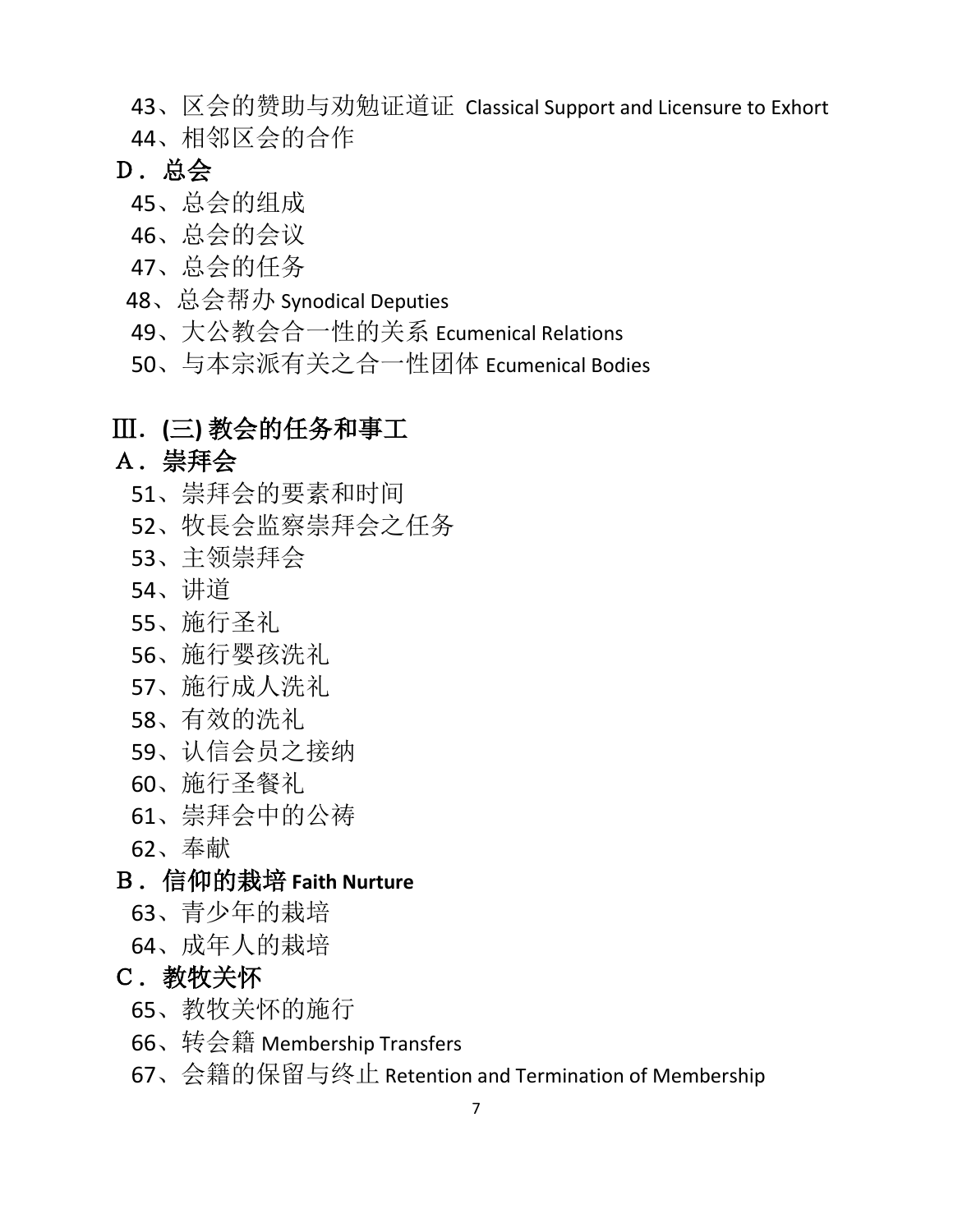- 、会员记录
- 、婚礼
- 、丧礼
- 、基督教学校
- 、堂会内的群体 Congregational Groups

## D.宣教

- 、教会宣教的使命
- 、堂会的宣教任务
- 、区会的宣教任务
- 、本宗派在北美的事工
- 、本宗派在外地的事工

## Ⅳ.**(**四**)** 教会的劝惩 **The Admonition and Discipline of the Church** A.通则

- 、劝惩的目的
- 、会员彼此的责任
- 、牧长会的权柄

## B.对会员的劝惩 **The Admonition and Discipline of Members**

、会籍的取消与恢复

## C.对圣职人员的劝惩 **The Admonition and Discipline of Officebearers**

- 、特殊劝惩 Special Discipline
- 、特殊劝惩的依据
- 、圣职的恢复

#### 结言

- 、堂会之间的平等与圣职人员之间的平等
- 、《教会规章》的修改

## 词汇表 Glossary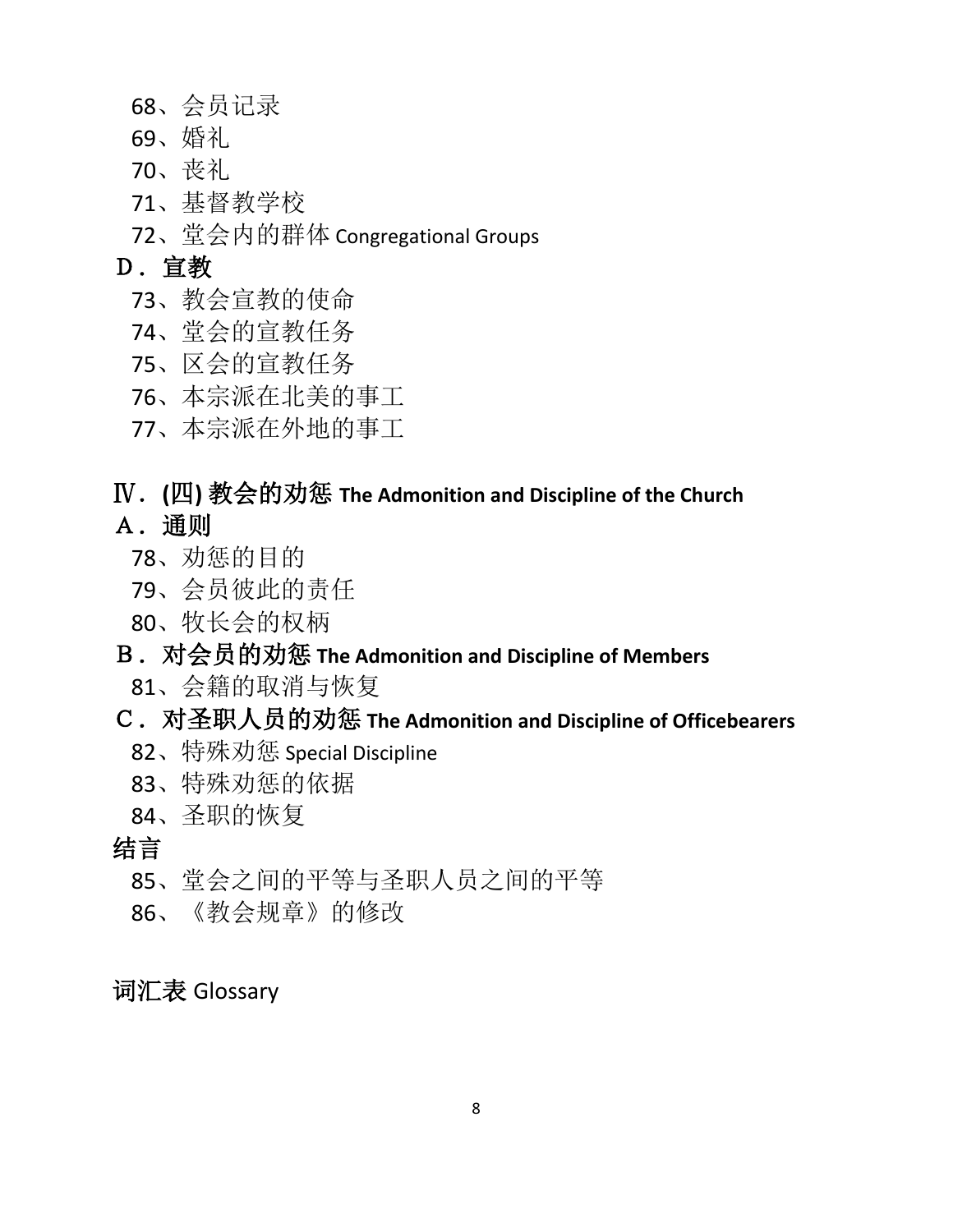## 简介

#### **1**、《教会规章》的目的及其根基

(a) 基督教改革教会认信自己完全顺服上帝的圣言, 并以改革宗诸信 条为上帝之圣言的纯正解释: 承认基督是教会独一的元首; 存心遵 守使徒教训, 就是在众教会中「凡事都要规规矩矩地按着次序行」 (林前 14:40)。因此, 特以以下条款规范教会的组织和各项事 工。

(b)《教会规章》本册处理的主要事项就是:教会的圣职、教会的议 会、教会的任务和事工, 以及教会的劝惩。

### **I. (**一**)** 教会的圣职

#### **A.** 通则

#### **2**、教会中的圣职

教会承认牧师、长老、执事和地方牧师四大圣职。这些圣职彼此之 间有所不同, 并非在尊荣上, 而只是在于托付和任务。

#### **3**、教会圣职的资格

(a) 堂会中符合圣经要求的所有成年会员, 都有资格担任牧师、长 老、执事和地方牧师 Commissioned Pastor 之圣职。

(b) 只有那些正式接受召请、按立或就职的人, 才能在教会中行使职 分。 (请比照补充文 3-a, 45, 48-a)

#### **4**、教会圣职的召请

(a) 在召请、选举人担任某一职分的时候, 堂会通常至少应当向会众 提出相当于当选人两倍人数的候选人。如果长执会所提交的候选人 在总数上少于当选人数的两倍, 当向会众说明如此行之理由。

(请比照补充文 4-a)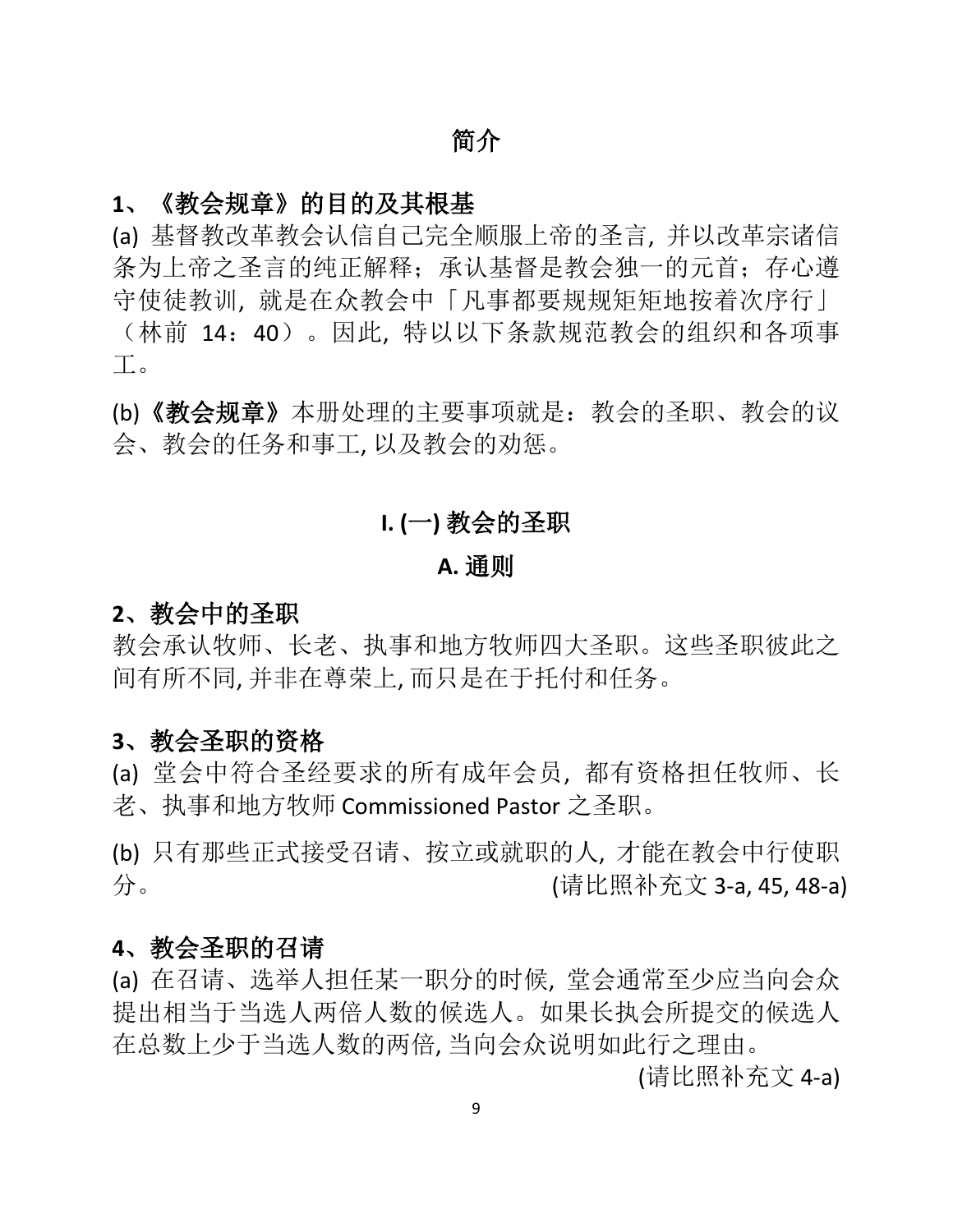(b) 在提名之前, 长执会可以提供机会让会众留心合适的人选。

(c) 选举当在会众祷告之后举行, 由长执会监督程序, 并按照长执会所 定之规律進行。所有信誉良好的成年会员都有投票权。

(d) 长执会务要召请中选者接受圣职, 并公布中选者名字。若无合理 阻疑, 长执会务要进行按立礼或及就职礼。该礼必要在公众崇拜会 中举行, 并按照规定程序进行。

**5**、签署「圣职人员盟约」**Covenant for Officebearers** (2012 edition) 所有圣职人员, 在长执会、区会和总会规范所定的场合, 当签署圣职 人员盟约, 赞同本宗派的教义。 (请比照补充文 5)

## 【基督教改革教会之「圣职人员盟约」】

署名者相信旧约和新约圣经是上帝所默示的, 是上帝的 话。上帝的话宣告了上帝的创造和透过耶稣基督的救赎 之好消息。我们承认上帝话语的权威, 并且愿意在生活和 信仰的一切事宜上服膺在它的权柄之下。

我们确认《使徒信经》, 《尼西亚信经》, 和《亚他那修 信经》这三条信经是普世基督教信仰的声明。我们如此 确认是要昭告我们和普天下、各世代里耶稣基督的跟隨 者有着一致团结的信心。

我们还确认《比利時信条》, 《海德堡要理问答》, 和 《多特信经》这三项宣言是历史上改革宗对基督教信仰 的声明。这些宣言中的教义完全符合上帝的话, 并且继续 勾划出我们诠释聖经的方式, 指导我们在生活中该如何回 应福音, 以及把我们圈在更辽阔的基督身体中。

我们以感恩的心接受以上的各项声明, 并且承诺接受它们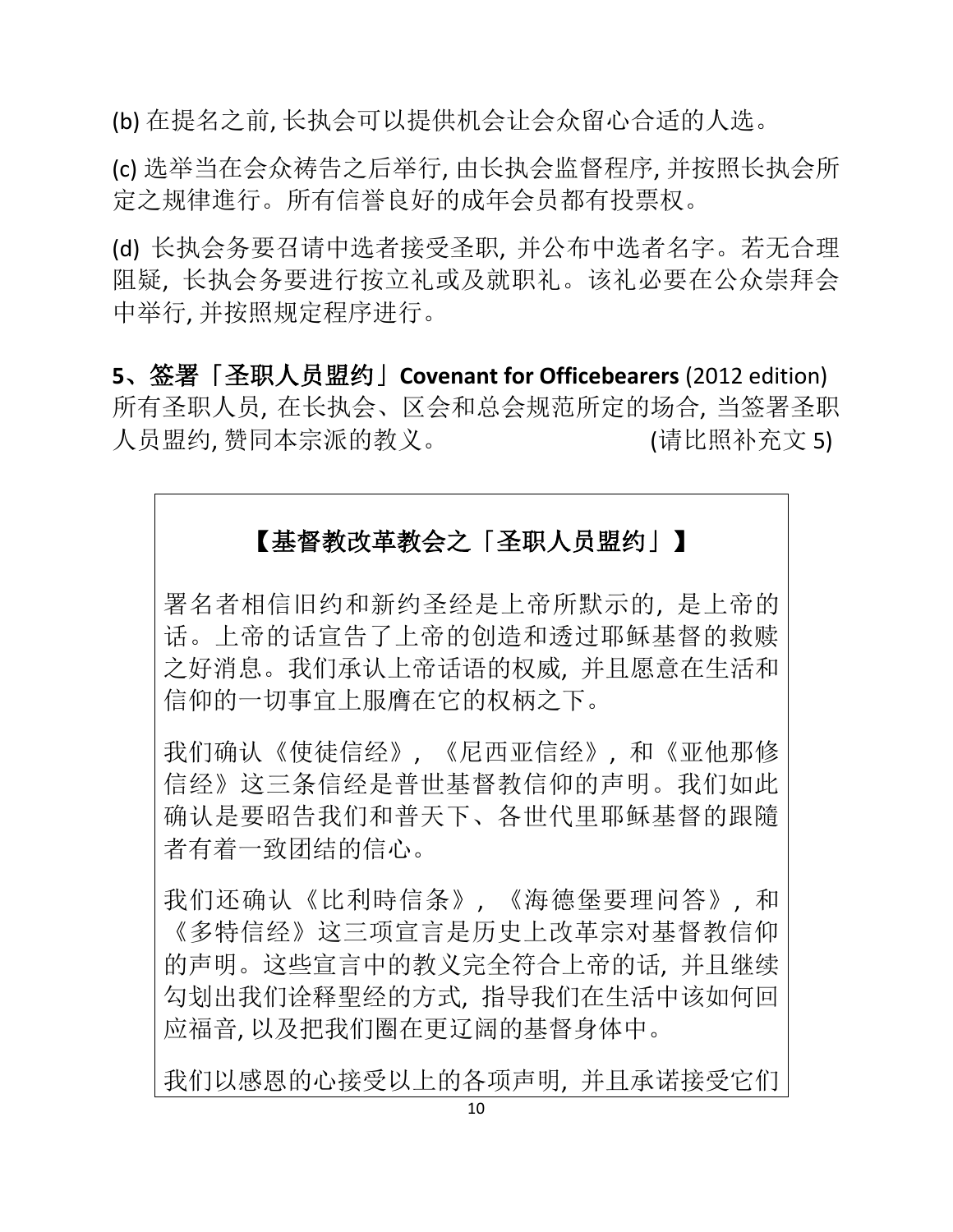的塑造和管辖。我们衷心相信, 并要在我们的讲道、教 导、写作、服侍、及生活中忠实地促进和捍卫这些教 义。

我们不但承认这些由历史承传而來的信经和宣言, 我们也 更进一步的承认《我们的世界属于上帝:一个当代的见 证》这份文件是我们改革宗对基督信仰的一个当代声明, 在我们现今的处境中朔造并指导我們。

我们还承诺要在一起追求对福音有更全面的了解之过程 上, 以爱心和弟兄姐妹彼此相交的精神, 阐述或接纳彼此 对教义难以接受的地方。倘若我们逐渐认为在这些声明 文件里某个论点不是上帝话语的教导, 我们会根据《教会 规章及其補充文》的程序将我们的观点传达给教会。在 教会的要求下, 我们会充分解释我们的观点。此外, 我们 承诺服从教会的判断和权柄。

我们为了教会的福祉申明我们遵守这公約的意愿, 叫一切 荣耀归于我们的上帝圣父, 圣子, 与圣灵。

\*此约应于神学教授, 牧师, 地方牧师 Commissioned Pastors, 长老和执事等按立或授职之时签署。

(由 2012 年总会采纳)

#### **B.** 牧师

#### **6**、牧师的资格

(a) 若要被纳入牧职侍奉, 应当完成合格的神学培训。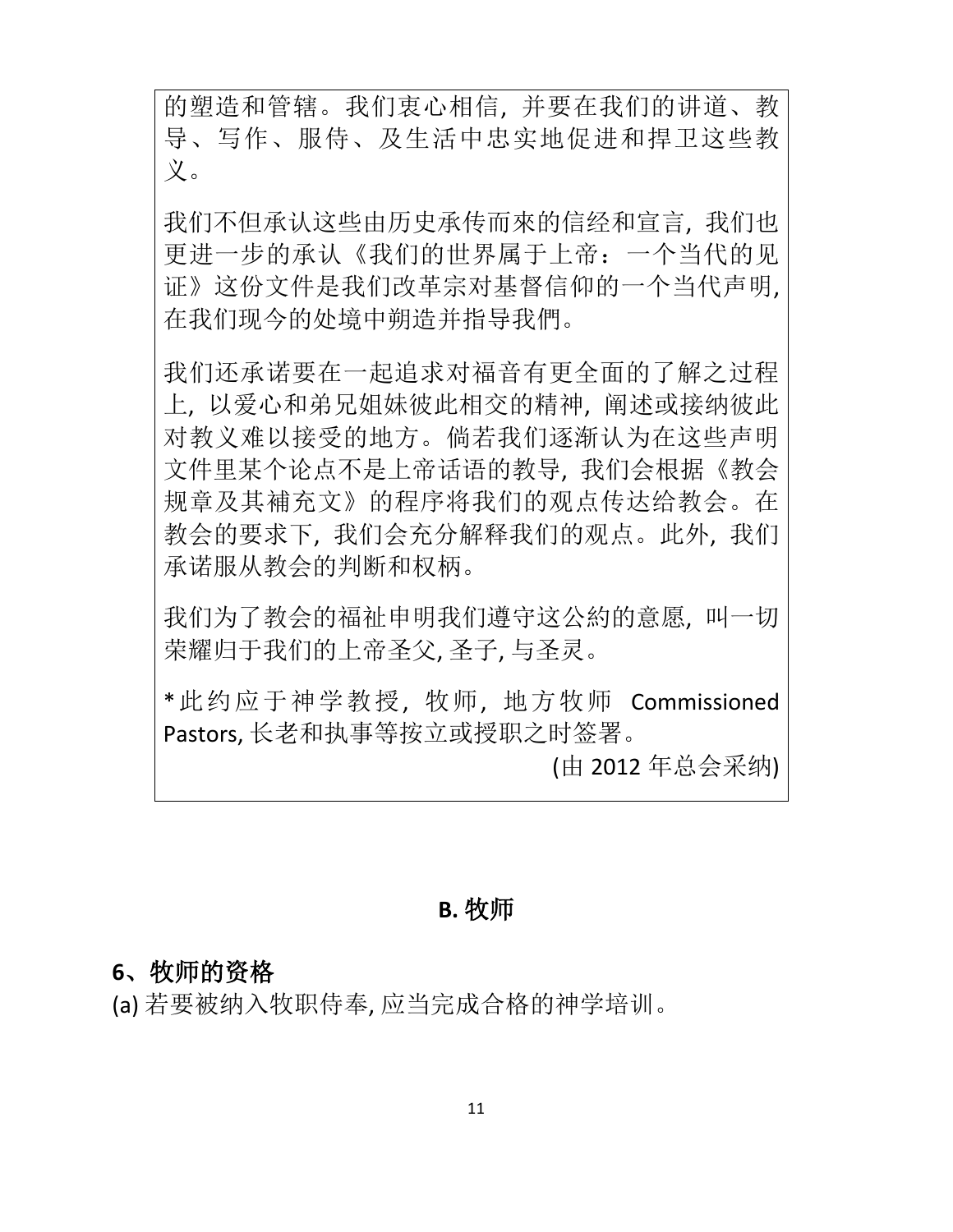(b) 本宗派神学院的毕业生, 若已由总会宣布为按牧候选人, 有资格 接受堂会的召请。

(c) 在他处接受神学训练者, 必先满足总会之有关要求, 并被总会宣布 为牧职候选人, 才有资格接受堂会的召请。 (请比照补充文 6)

#### **7**、未受过规定培训者之接纳

(a) 未受过规定神学培训者, 若确有证据表明有敬虔、谦卑、属灵的 分辨、智慧、以及用本族语言传讲主话之能, 可作为例外, 被纳入牧 职的侍奉。

(b) 准备根据此项规定按立牧职的人, 当完成「牧职候选人特修课 程 」 Modified Ecclesiastical Program for Ministerial Candidates (MEPMC)。 (请比照补充文 7)

#### **8**、接受召请当堂会牧师之资格

(a) 本宗派的牧师有资格接受召请当堂会牧师, 但当按照相应规定办 理。

(b) 美国归正宗 (Reformed Church in America) 之牧师有资格接受召 请当本宗派的堂会牧师, 但当按照相应规定办理。

(c) 其他宗派之牧师, 若想在本宗派内侍奉, 当完成「牧职候选人特修 课程」Modified Ecclesiastical Program for Ministerial Candidates (MEPMC)。

(d) 尚未被宣布为有资格接受召请当堂会牧师之候选人, 不当接受堂 会召请, 除非已经满足总会所有要求。 (请比照补充文 8)

## **9**、区会参事 Classis counselor 的职责

在提名并召请牧师时, 长执会当征求区会参事之批准。区会参事代 表区会, 监督是否遵行宗派规定。长执会和区会参事当共同签署召 请函, 区会参事当向区会报告有关事宜。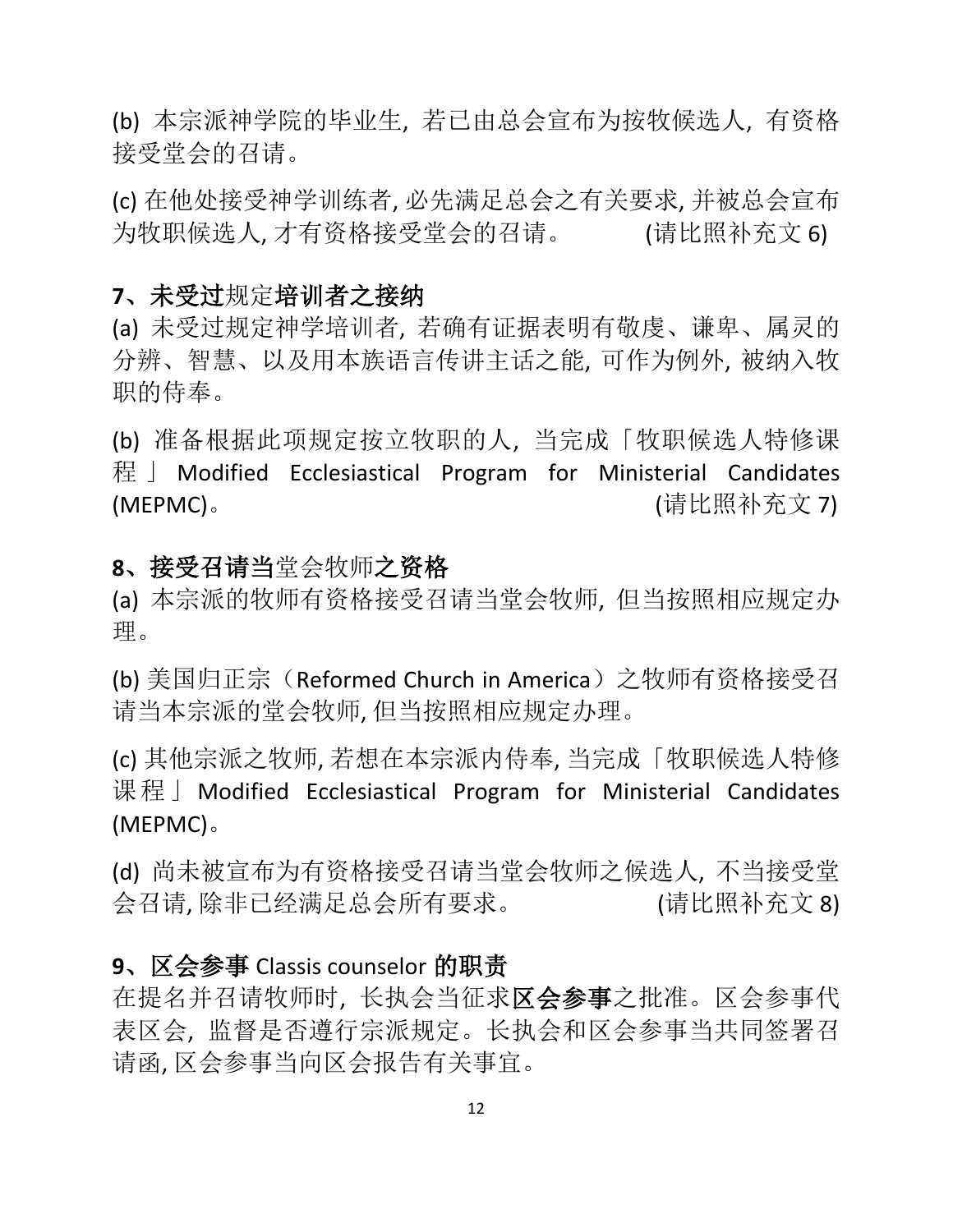## **10**、牧师的按立及就职

(a) 牧师的按立需要经过所在区会以及总会帮办 synodical deputy 之 批准。区会当按照总会规定, 在总会帮办在场的情况下, 就其教义和 生活对候选人进行考察。按立当由主持按牧礼的牧师按手。

(b) 牧师的就职当得到所在区会或其临时委员会的批准, 牧师当在此 前向区会或临时委员会提交他从前所在之长执会和区会为其提供的 教义与生活方面良好的见证。 (请比照补充文 10)

#### **11**、牧师的职责

 $\overline{a}$ 

牧师接受召请就是为着要宣讲、解释、和应用圣经, 目的就是召聚 和造就耶稣基督教会的成员。

#### **12**、牧师的任务和召请

(a) 作为一个堂会的牧师, 应当传讲圣言, 施行圣礼, 主领崇拜会, 教导 年轻人, 培训会员参与侍奉。牧师当与众长老一起监督会众和圣职 人员们, 施行劝惩, 留意使凡事都规规矩矩地照着次序行。牧师当与 众长老一道对会众进行牧养, 参与并促进传福音之事工。

(b) 牧师若 (1) 参加宣教事工, 或担任堂会外之牧职 chaplain, 1或 (2) 由总会直接任命, 或 (3) 由总会批准其任命, 当按照通常方式接受堂 会之召请。堂会当与区会或总会之相关委员会合作。

(c) 牧师侍奉教会, 也可参与其他与牧师呼召直接相关的工作, 但是必 须首先由召请堂会向区会证明该工作确实与牧师的呼召一致, 并得 到区会的同意和总会帮办 synodical deputies 的赞同。

(请比照补充文 12-c)

<sup>&</sup>lt;sup>1</sup> This is the text currently in force (2011=2012). *Church Order* 2013 includes the underlined phrase below which is to be considered for adoption by Synod 2015: 牧师若 (1) 参加宣教事工, 或担任堂会外之牧职, 或特殊的过度性事奉, 或 (2)…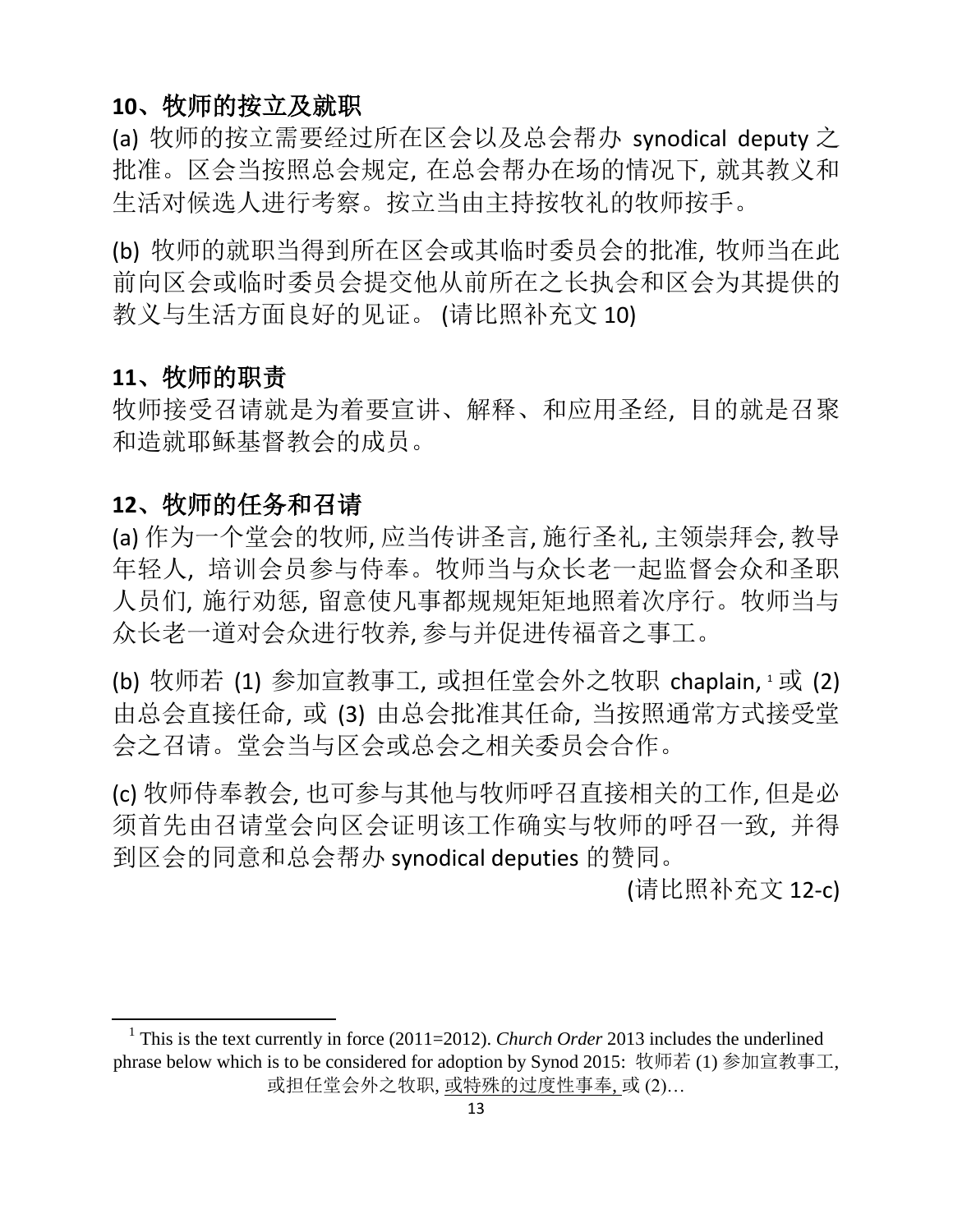## **13**、牧师的监督

(a) 堂会牧师直接向召请的堂会负责。因此, 当在教义、生活和职责 方面, 接受该堂会的监督。

(b) 牧师的工作若在召请堂会之外, 应当接受召请堂会及其他与其相 关的堂会或机构的监督。召请堂会之长执会, 在监督牧师的教义和 生活方面, 负有首要性责任。对于牧师的职责, 相关的堂会或机构负 有首要性责任。 (请比照补充文 13-b)

(c) 召请堂会可以暂时把牧师用给本宗派之外的堂会为牧师, 但须征 得区会的同意, 并且征求总会帮办 synodical deputies 的赞同, 同时还 要合乎总会的有关规定。尽管其具体职责可以与本宗派外的堂会合 作议定, 但其教义与生活之监督仍由召请堂会负责。 (请比照补充文 13-c)

#### **14**、牧师辞职与重新按立

(a) 未经召请牧师之长执会同意, 牧师不可离开与其相联的堂会, 转 向另外一个堂会。

(b) 本宗派的牧师辞退牧职, 为要加入宗派外之服事, 当由区会解除 其职分。区会应当给与相应的声明, 表明辞职牧师的地位, 并征得总 会帮办之赞同。 (请比照补充文 14-b)

(c) 合法接受召请的牧师, 不可离弃圣职。但是, 若有充分理由, 区会 在征得总会帮办赞同之后, 可以解除他的职分, 让他可进入非牧职性 的职业。 (请比照补充文 14-c)

(d) 牧师若是接受了区会认为是非牧职性的职业, 区会做出此种判断 之后, 应当在一年之内解除其职分。区会在做出此判断时, 当征得总 会帮办之赞同。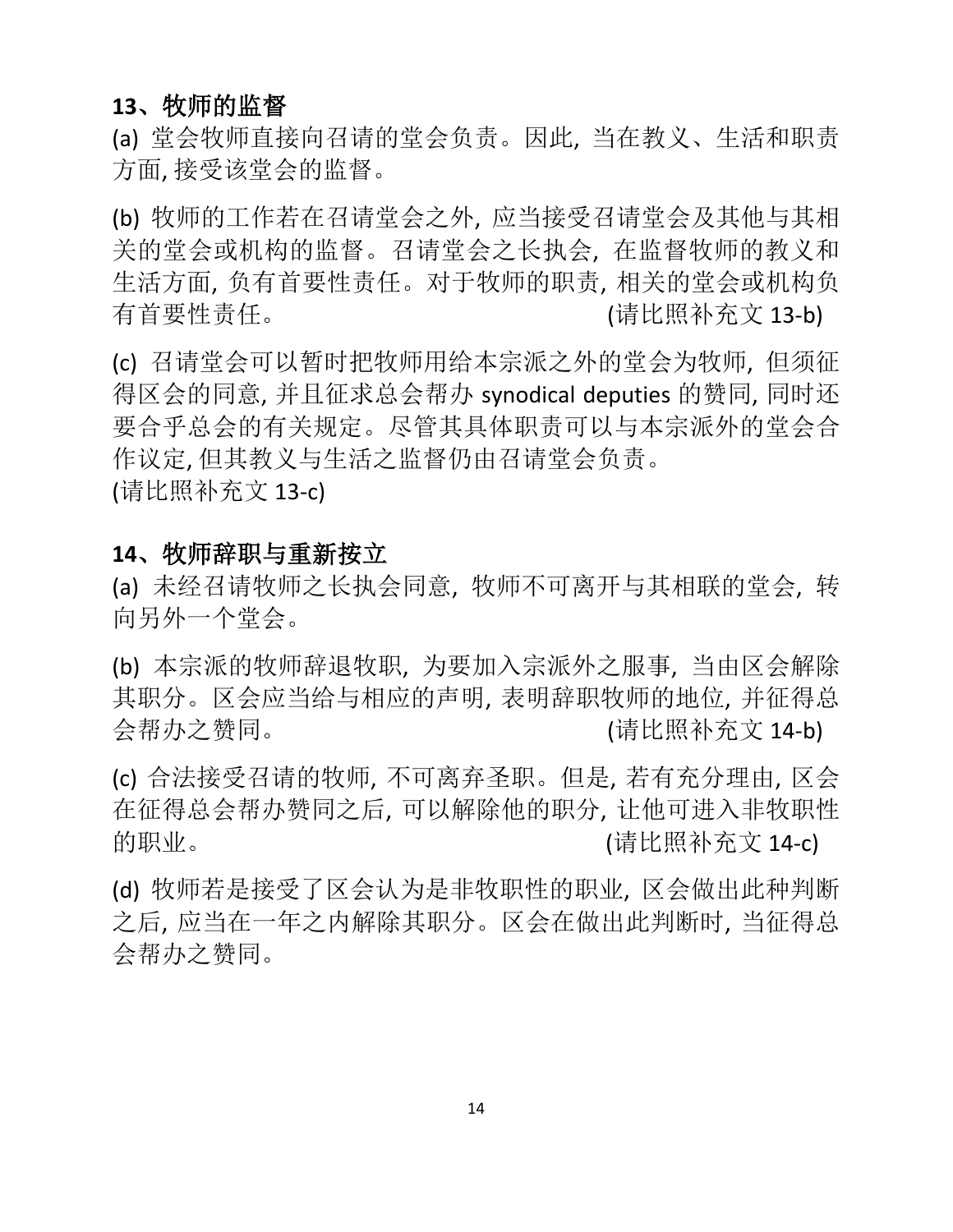(e) 辞退牧职者, 若取得解除牧职的区会之批准, 并征得总会帮办的 赞同, 可以宣布有资格接受堂会的召请。在总会帮办出席的情况下, 区会应当召集见面会议, 考察其当初解职的情况及其重新参与牧职 侍奉的心愿。当其接受堂会召请的时候, 此人当重新按立。

#### **15**、对牧师的支持

每个堂会都当通过长执会为其牧师提供合适的供养。若有例外, 当 在征得区会批准下, 堂会和牧师可以同意牧师通过其他工作来获取 主要或补充性收入。通常而言, 此种例外限于无法为其牧师获取合 适供养的堂会。 (请比照补充文 15)

## **16**、牧师长期请假

牧师若有正当的理由, 暂时离开堂会的侍奉, 必须征得长执会的允许, 长执会仍然对牧师有监督之责。在各种情况下, 牧师暂时离开教会 的侍奉, 都应返回原来的堂会侍奉。

#### **17**、退出所牧养的堂会

(a) 既不合乎退休的资格, 也不足以受劝惩, 若有充分理由, 牧师可以 退出在堂会中的侍奉。此项动议可以由牧师提出, 也可以由堂会提 出, 也可以由牧师和堂会共同提出。此种退出必须征得区会的批准 和总会帮办的赞同, 并且合乎总会的有关规定。(请比照补充文 17-a)

(b) 对于如此退出的牧师, 堂会当以适当方式在适当时间内提供一定 供养, 如此才能得到区会之批准。

(c) 如此退出的牧师在两年之内有资格接受堂会的召请。两年之后, 经过总会帮办赞同, 区会当宣布此牧师之牧职已被解除。若有充分 理由, 经过总会帮办赞同, 区会可以逐年延长此牧师接受堂会召请的 资格。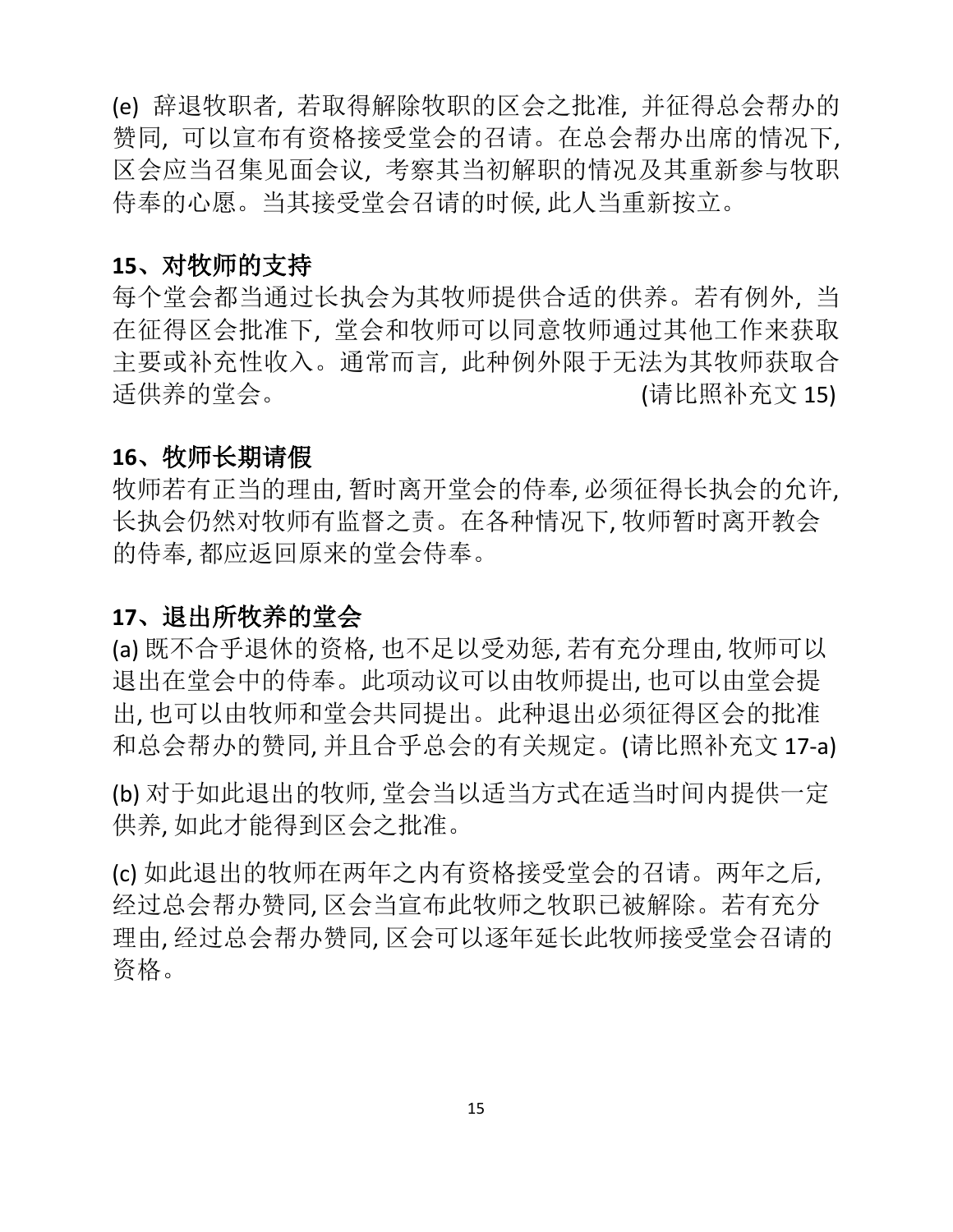(d) 在某些情况下, 此种牧师在完成评估与帮助的过程之后, 区会可 以判定无法宣布退出的牧师具有接受堂会召请的资格。在征得总会 帮办赞同之后, 区会当宣布此牧师被解除牧职。

#### **18**、牧师的退休

(a) 牧师若达退休年龄, 或身心能力无法履行牧职, 就有资格退休。 牧师退休当得到堂会和区会批准, 并合乎总会有关规定。

(b) 退休牧师继续保留牧师尊称, 以及教会授予的权柄进行牧师功 能。监督牧师之责仍由该牧师最后侍奉的堂会保留, 除非该责转移 到另外堂会。履行监督之责的堂会有责任根据总会有关规定, 为牧 师及合格家属提供合理供养。

(c) 一旦退休的理由不再存在, 退休牧师应要求推荐退休的堂会和区 会宣布他现在具有接受召请当堂会牧师的资格。

(请比照补充文 18)

#### **19**、神学院

教会应当保持一间神学院, 使人接受牧职训练。神学院当由总会管 理。总会任命信托委员会, 具体负责管理神学院事宜。信托委员会 向总会向负责。

#### **20**、神学教授的任务

被任命当神学教授的牧师, 其任务就是培训神学生从事宣传讲解上 帝的话, 辩护纯正信仰, 抵挡各种异端和谬误。

#### **21**、神学生基金

堂会当鼓励信徒献身当牧师, 并与区会合作, 向需要者提供资助。 (请比照补充文 6, 7, 8)

#### **22**、神学生讲道许可证

神学生根据总会规定取得许可证之后, 可在崇拜会中宣讲劝勉之 话。 (请比照补充文 22)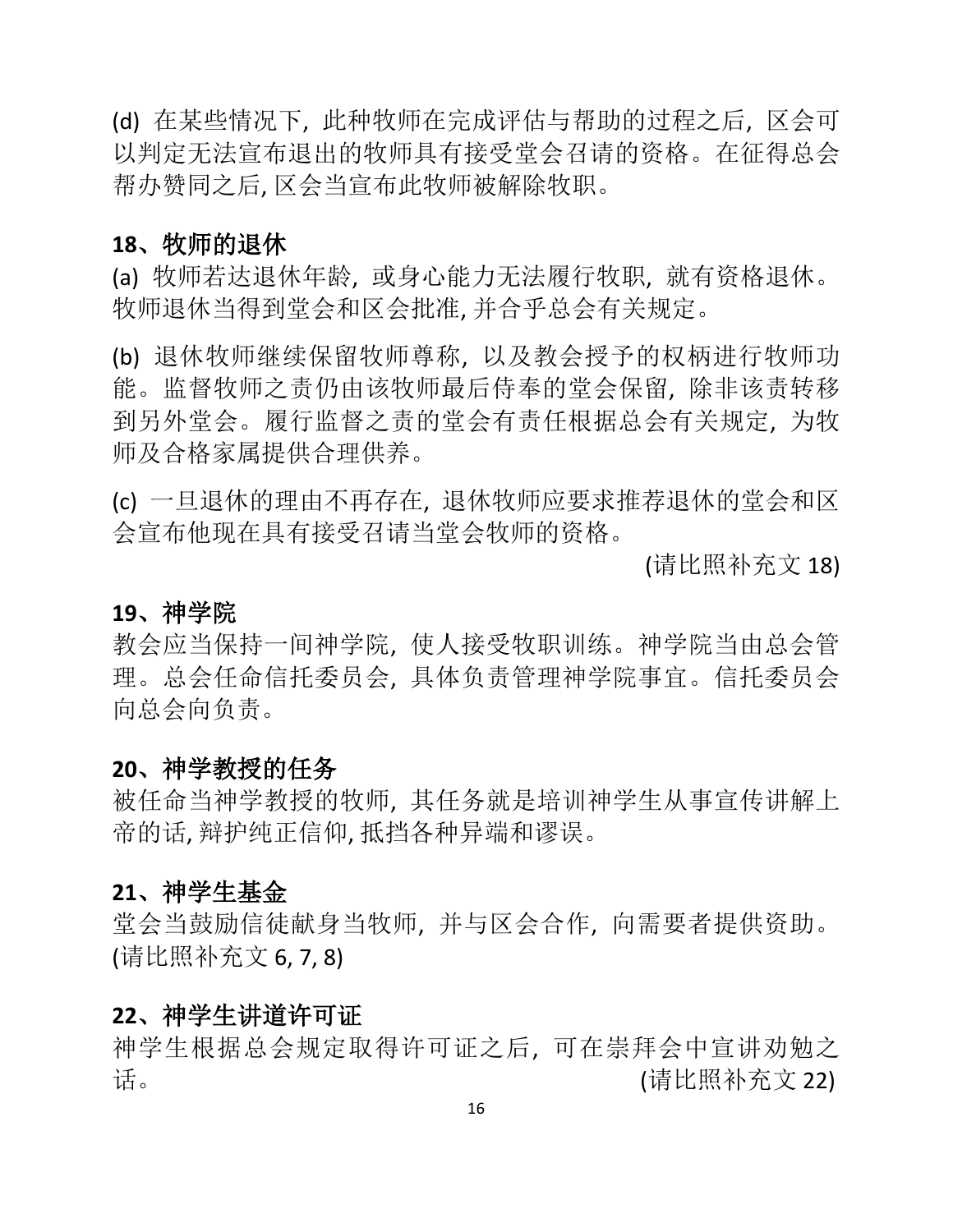#### **C.** 地方牧师 **Commissioned Pastors**

#### **23**、地方牧师的职分

(a) 地方牧师当被承认为召请教会之传道。通常而言, 地方牧师在长 执会之中的工作应当局限于他当地方牧师的侍奉范围。

(请比照补充文 23-a)

(b) 通常而言, 当新兴会众成为堂会之后, 地方牧师将终止其在该堂 会之职务。但是, 若得新组成的长执会以及区会的许可, 地方牧师仍 可在新牧师上任之前继续服侍新成堂会, 或在一个合理的过度期间 继续服侍。若地方牧师超过合理过度期仍要继续侍奉, 便需得到区 会的许可, 以及总会帮办 synodical deputies 的赞同。

(c) 地方牧师也可在已有组织的堂会中协助牧师侍奉, 或在其它社区 机构担任堂外牧职 chaplain。于特殊情況下, 若堂会牧师离职, 又得 到区会的许可, 以及总会帮办 synodical deputies 的赞同, 地方牧师可 独自牧养堂会。 (请比照补充文 23-c)

(d) 若区会认为《教会规章》第 6, 7 或 8 章, 不适用于堂会, 且有总 会帮办 synodical deputies 的赞同, 地方牧师便可以被任命独自牧养 堂会。 (请比照补充文 23-d)

e) 若地方牧师有欲参与其指定工作范围以外的服侍, 需先得所属之 牧长会和区会的批准。

#### **24**、地方牧师的任务

(a) 地方牧师的任务就是通过讲道、施行圣礼、教会教育、教牧关 怀、传福音和其他侍奉来见证基督, 目的在于使信徒参与全面的门 徒训练, 使非信徒可以信主。

(b) 地方牧师应当在长执会监督下工作, 要定期向长执会汇报工作, 并参加长执会会议, 尤其是涉及到他们的侍奉的会议。

17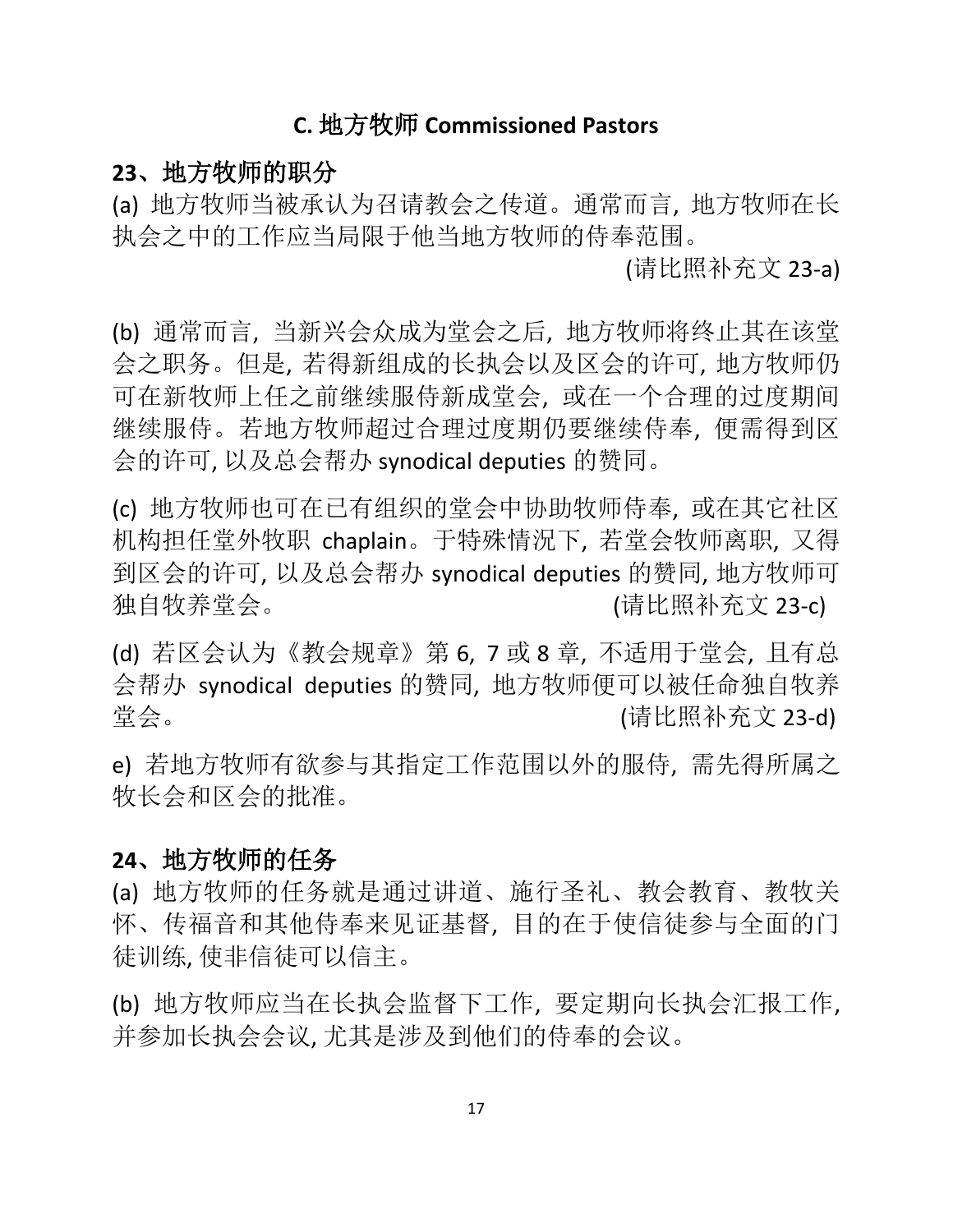## **D.** 长老和执事

#### **25**、长老和执事的事工

(a) 长老和执事当根据长执会限定的任期侍奉。每年都当有若干长 执退任。退任的长执当由其他人继任, 除非有特殊情况和教会利益 使得该人适宜重选。如此被重选的长执当重新就任。

(b) 长老, 当与牧师合作, 一起监督会员和其他圣职人员的教义与生 活, 教牧关怀会众以及进行劝告和惩戒, 参与并促进传福音事工, 和 捍卫真道。长老当通过鼓励、教导和问责来培养会众以感恩和顺服 之心参加圣餐。

(c) 执事应当做基督的慈善 (mercy of Christ) 之代表, 并当向众人实行 基督慈善, 特别是那些信主的人。执事当带着圣经鼓励人的话和荣 耀主的见证, 言行一致地推动基督教会的肢体, 做忠实遵命的资源管 家, 帮助有需要的人。

## **II. (**二**)** 教会的议会

#### **A.** 通则

#### **26**、三个议会

教会的议会有长执会、区会和总会。

#### **27**、教会议会的权柄

(a) 每一个议会, 根据它的特点和在它的所定范围内, 执行基督所托 给教会的权柄。长执会的权柄有本源性, 区会和总会的权柄是委托 性的。

(b) 区会对各个长执会拥有一定权柄, 正如总会对各个区会拥有权柄 一样。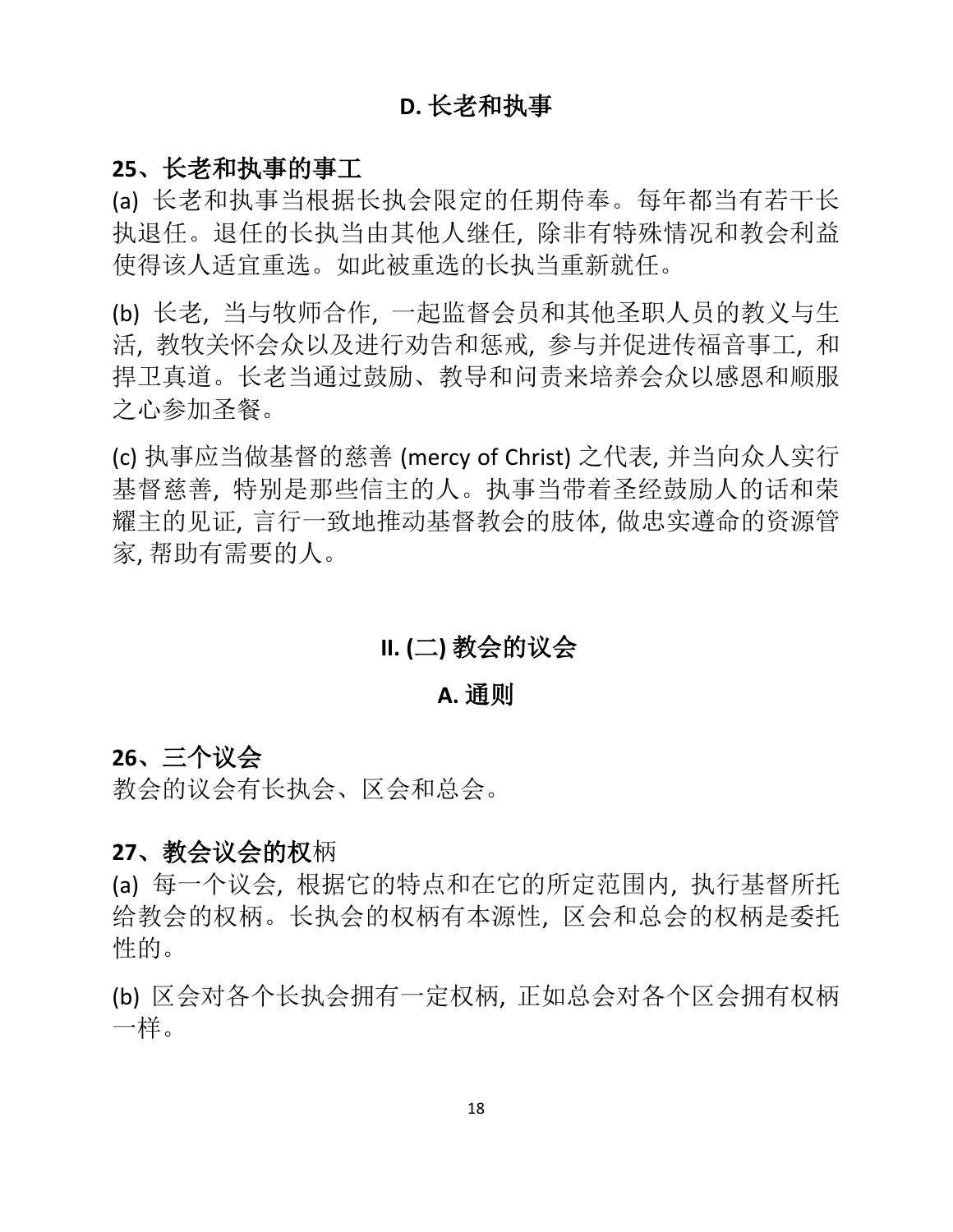#### **28**、议会合法处理之事

(a) 这些议会只能处理教会事务, 并且当以教会的方式来处理这些事 务。

(b) 较大的议会只应处理它管理范围内众教会共同关心的事务, 或者 处理较小的议会不能完成的事务。

(c) 较小的议会提交较大的议会处理的事务, 当根据区会与总会的程 序规范来呈递。

#### **29**、议会决议的特征

教会议会的决议只有在审慎考量之后才能作出。各级议会的决定应 当被视为是已经议定, 并且具有约束力, 除非确实证明它们与上帝的 话或《教会规章》相悖。

#### **30**、上诉

(a) 如果议会或会员认为有不公义之事发生, 或某一决议与圣经或 《教会规章》相悖, 可向上级议会提出上诉。上诉者当在上诉时间 和方式上遵守教会相应规范。

(b) 总会可以确立其他上诉的权利, 并指定有关程序。

(c) 如果有一方提起, 上诉过程和成文的诉状当适用《法典》Judicial Code 为标准。 (请比照补充文 30-a, b, c)

#### **31**、要求修改决议

要求修改某一决议, 应当把要求呈递给作出决议的议会。如果该要 求带有又新又充分的理由, 议会应当尊重考量。 (请比照补充文 31)

#### **32**、议会程序与次序

(a) 所有议会的会议都当以祷告开始, 以祷告结束。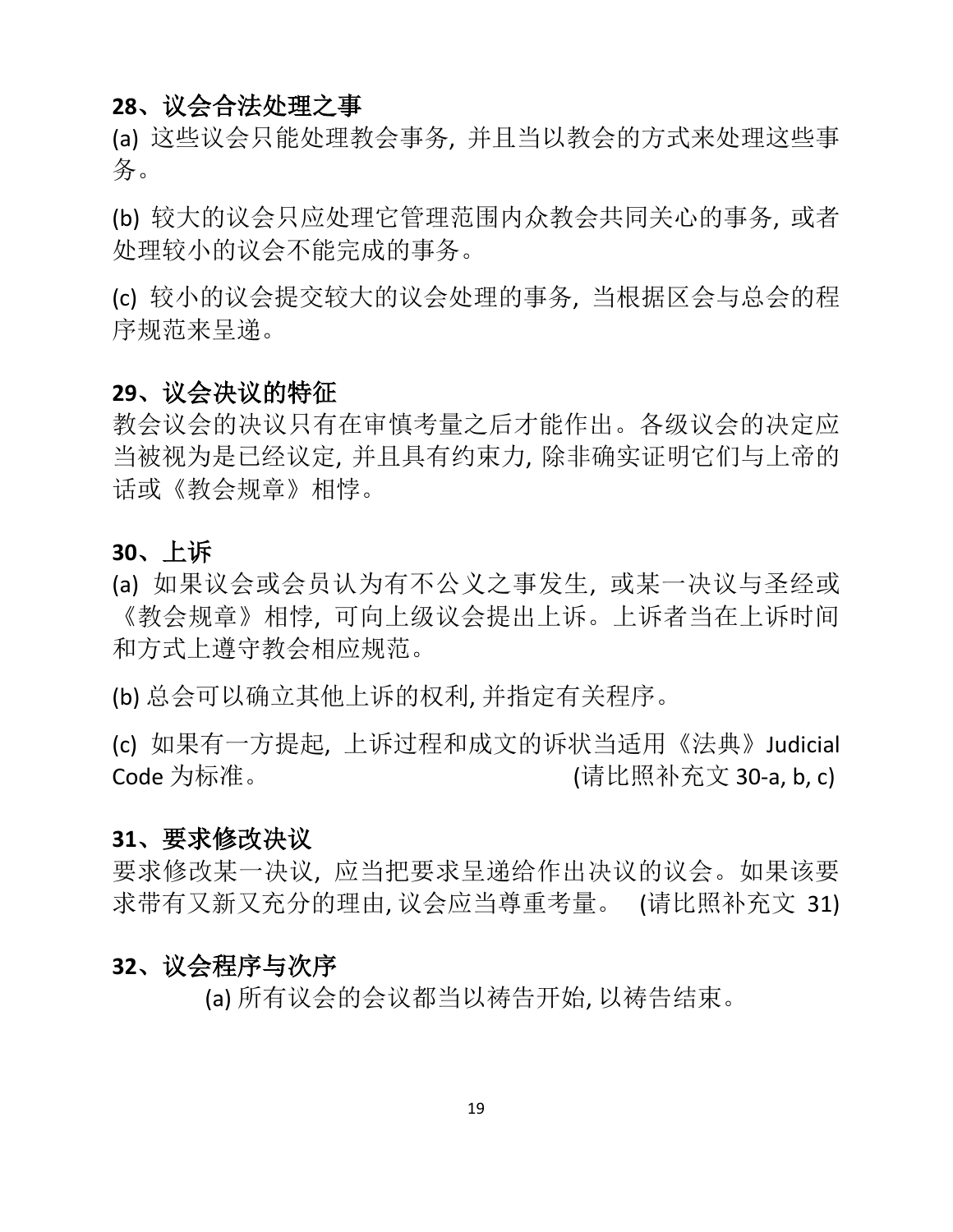(b) 在各个议会中当有一位主席。主席的职责就是说明当讨论之事, 督察与会者遵守《教会规章》Church Order, 人人在发言之时遵守次 序, 保持端庄。另外还需有一位书记, 其职责就是准确地记录会议进 程。在大型会议中 , 当会议休会时, 上述职分就当中止。

(c) 每个议会都当对于下述事项作出适宜安排:接受各种通信;预 备会议日程和决议事项;保持档案和记录;处理会议财务。

(d) 每个议会都当合法注册成立, 以便执行产权保护。

(请比照补充文 32-d)

#### **33**、议会之委员会

(a) 议会可把决议的执行、或为将来预备报告之事委托给委员会。 议会当给每个委员会明确的任务, 并要求他们定期汇报他们工作的 进展。

(b) 每个区会都当指定一个区会临时委员会, 总会当任命一个理事会 Board of Trustees, 在不能等待会议召开的事务上代表议会采取行 动。此种委员会当有明确的任务界定, 并在下一次议会会议时报告 其所采取的行动, 由议会予以批准。

## **34**、差往议会的代表

较大的议会由较小的议会差派的圣职人员组成。较小的议会当为他 们所派出的代表提供适宜的资格证明, 授权他们在较大的议会中进 行讨论和表决。任何代表都不得就其本人或其所属堂会特别涉入的 事务进行表决。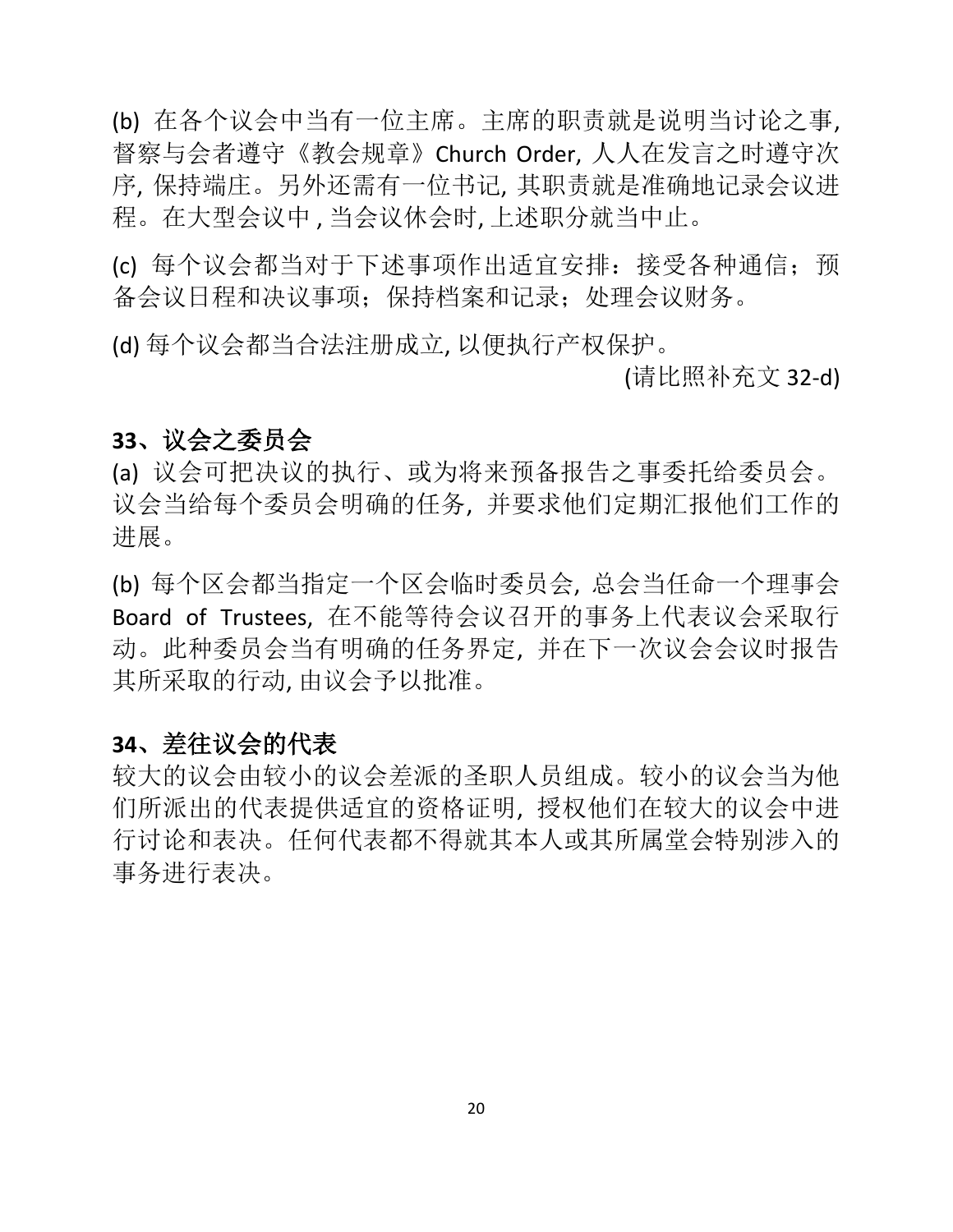#### B.长执会

#### **35**、长执会的组成

(a) 每个堂会 (地方教会) 都当有长执会, 由牧师、长老和执事组成。 堂会通常的管理都当归长执会来执行, 比如:聘牧、批准教会圣职 人员的提名、彼此指正、会见堂会访客 church visitors, 以及其他共 同关心的事项, 都属于长执会职责。 (请比照补充文 35-a)

(b) 每个堂会 (地方教会)都当有牧长会。牧长会由长老和牧师组成。 那些特别属于长老职分的事务由牧长会负责。

(c) 每个堂会 (地方教会)都当有执事会, 由众执事组成。那些特别属 于执事职分的事务则由执事会负责。执事会当就其工作向长执会报 告。

#### **36**、开会的次数以及彼此指正

(a) 通常而言, 长执会、牧长会和执事会至少当每月开会一次, 开会 时间和地点当向会众公布。每个议会都当选举自己的主席和其他职 员。

(b) 长执会当至少每年有四次, 彼此指正, 就是圣职人员对各自履行 职分的情况进行评估和鼓励。

#### **37**、会员大会

在选举圣职人员时, 长执会当寻求会众合作。另外, 在其他重要事务 上, 长执会也当寻求会众的判断;但与会众监督、劝惩相关的事务 不在此限。为此, 长执会每年应当至少一次召聚具有投票权的成员 开会。这会员大会当在长执会主持下进行, 只有已经提交的事务才 能进入讨论。尽管应当充分考虑会众所表达的判断, 最终决策和执 行之权柄仍然属于长执会 ––– 长执会是堂会的治理机构 ––– 除非是 章程 articles of incorporation 或政府法律另所规定。

(请比照补充文 59-b)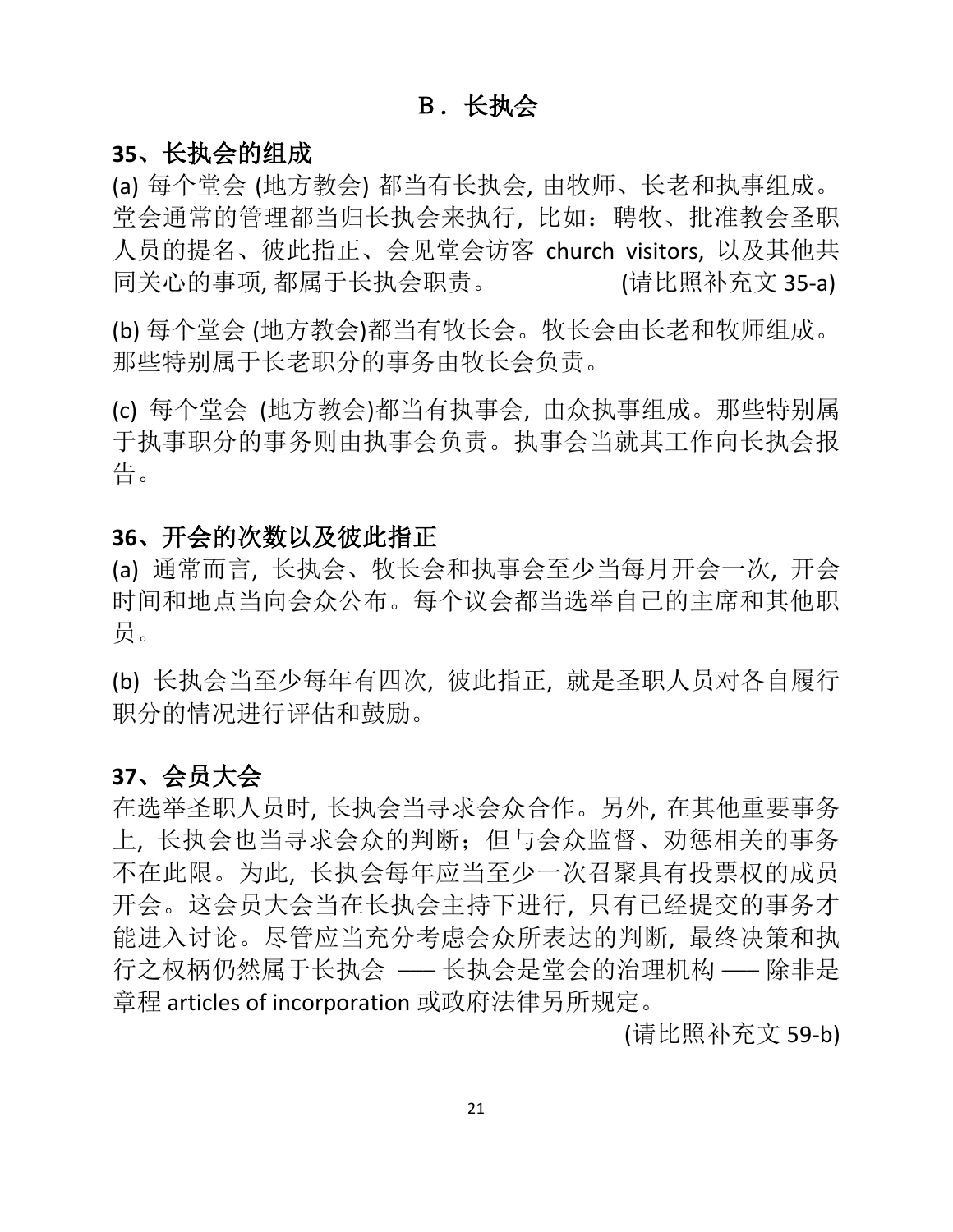## **38**、会众的地位

(a) 如果一群信徒还没有长执会, 就当处于由区会决定的邻近长执会 的监管之下。

(b) 新长执会第一次构成, 必需得到区会的批准。

(请比照补充文 38-b)

(c) 非属本宗派的会众若想加入本宗派, 包括其牧师和事奉人员转会, 当遵循总会制定的程序和规范。

(请比照补充文 38-c)

(d) 长执会和会众若想解散或回到非组织状态, 当得到区会批准。如 果涉及到财产转移之事, 长执会和会众应和区会商量。

(请比照补充文 38-d)

(e) 若有两个或更多长执会与会众决定合并, 当征求区会批准。

(f) 长执会决定退出宗派, 当遵循总会制定的固定程序。

(请比照补充文 38-f)

(g) 北美基督教改革教会的某一或某些堂会经过区会批准, 可以与跟 本宗派有联谊关系的某一或某些教会 churches in ecclesiastical fellowship 组成联合堂会 union congregation。

(请比照补充文 38-g)

## **C.** 区会

#### **39**、区会的组成

区会由一群相邻堂会组成。新区会的组成和区会的重新划界当征得 总会批准。 (请会计) (请比照补充文 39)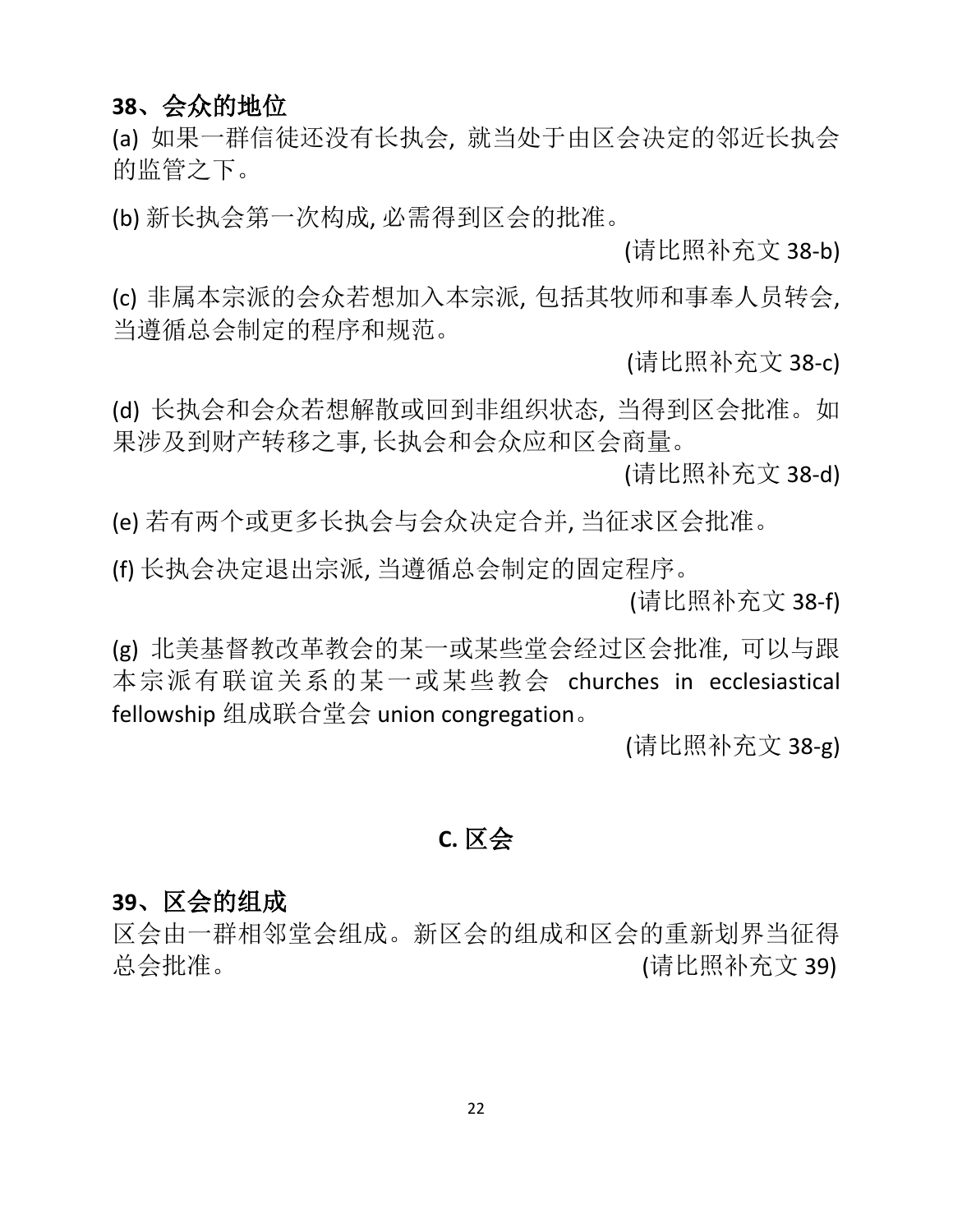## **40**、区会的议会

(a) 每个堂会的长执会都当委派一位牧师、一位长老参加区会。如 果教会没有牧师, 或牧师无法参加, 当差派两位长老参加。<sup>2</sup> 非正式 受派的圣职人员也可以参加区会, 并且可以提供参考性建议。

(请比照补充文 40-a)

(b) 区会至少每年四次召开会议, 除非是距离太远不可能办到。聚会 时间和地点由上一次区会会议决定。 (请比照补充文 40-b)

(c) 区会会议由牧师们轮流主持, 或在代表中选举主席;但是, 同一个 人通常不得连续主持两次。 (请比照补充文 40-a, 40-c)

#### **41**、回应堂会之请求

为了协助各个堂会, 区会每次开会时当拿出充分时间回应各个堂会 请求提供建议或帮助的要求。在区会每年召开的会议中, 至少要有 一次会议拿出充分时间, 专门讨论至少一个与本宗派的堂会生活和 侍奉相关的重要课题。 (请比照补充文 41)

## **42**、区会参事 **classical counselors** 和堂会访客 **church visitors**

(a) 区会当指定某些人为各个堂会提供忠告和指导。区会当任命堂 会访客 church visitors, 每年探访区会所属各个堂会。任何堂会若是 正在聘牧, 区会都当任命区会参事 classical counselors 来提供指导。

(b) 堂会访客由一队或多队组成, 参加者当根据其经验和忠告而当选, 每队当由两位牧师组成, 或由一位牧师和一位长老组成。他们的任 务就是检查各个堂会的圣职人员是否恪尽职守, 坚持纯正信仰, 遵守 《教会规章》的规定, 增进基督身体的建造, 拓展上帝的国度。堂会 若是面对严重挑战, 可以随时邀请堂会访客, 以便从他们的指导获 益。堂会访客当向区会提供书面工作报告。 (请比照补充文 42-b)

<sup>&</sup>lt;sup>2</sup> This is the text currently in force (2011=2012). *Church Order* 2013 includes the underlined phrase below which is to be considered for adoption by Synod 2015: 每个地方教会的堂会都当 差派一位牧师、一位长老和一位执事参加区会。如果教会没有牧师, 或牧师无法参加, 当差 派另一位长老代替牧师参加。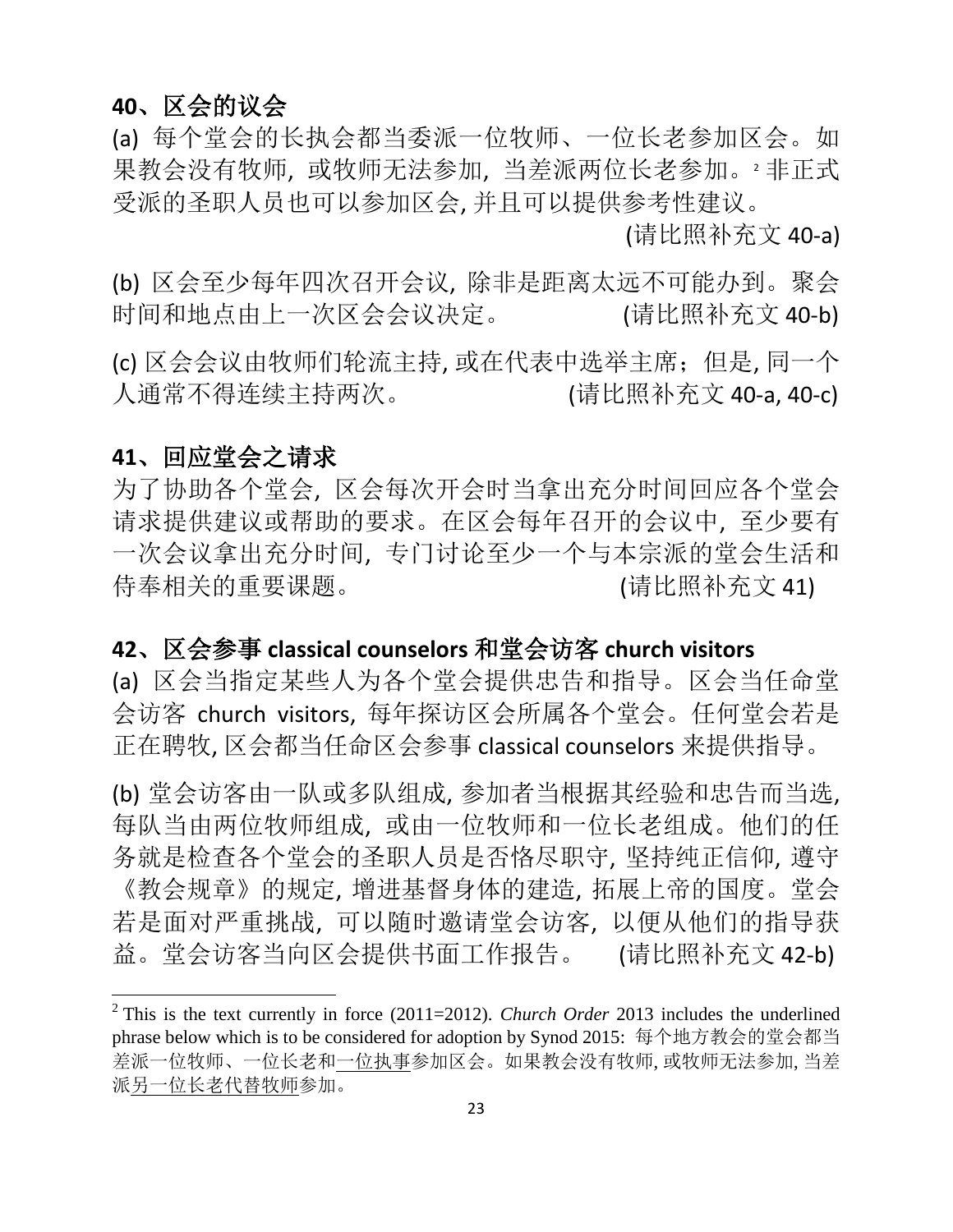(c) 区会参事的任务就是确保一个堂会的聘牧过程遵守本宗派的规 章和合理的程序。区会参事应当是圣职人员, 通常是牧师, 他的教牧 凭据 ministerial credentials 或会籍应当不在聘牧的堂会之中。在聘 牧期间以及在聘牧之后, 区会参事都当向区会提供书面报告。

## **43**、区会的赞助与劝勉证道证 **Classical support and Licensure to Exhort**

(a) 每 个 区 会 都 当 设 立 神 学 生 助 学 金 和 区 会 领 导 团 Classical Ministerial Leadership Team (CMLT), 用于赞助和鼓励那些在受装备 将要参与本宗派侍奉的信徒。

(b) 对于那些具有恩赐、信仰灵通、已经分别为圣、能够造就教会 的人, 区会可以授权他们在其管辖范围内具有劝勉的权利。当确有 需要他们侍奉的时候, 区会当对他们加以考核, 批准他们成为劝勉者, 发给他们具有一定的时间限制的劝勉证道证。

#### **44**、相邻区会的合作

(a) 区会可以与相邻区会, 在共同关注的事宜上, 一起商议或行动。

(b) 因共同关注事宜而结合在一起的若干区会, 可以组成一个议会 ecclesiastical assembly, 此议会的运作与区会相似, 可以自由地决定参 加此议会的区会代表以及会议的频度。此类议会的权柄、范围和任 务应当得到总会的批准。在与其任务相关的一切事务上, 此议会可 直接与总会接触。

## **D.** 总会

#### **45**、总会的组成

总会是代表一切区会内众堂会的议会。每个区会都当差派两位牧师 和两位长老参加总会。 (请比照补充文 45)

<sup>&</sup>lt;sup>3</sup> This is the text currently in force (2011=2012). *Church Order* 2013 includes the underlined phrase below which is to be considered for adoption by Synod 2015: 每个区会都当差派一位牧师 、一位长老, 一位执事和另一位圣职人员参加总会。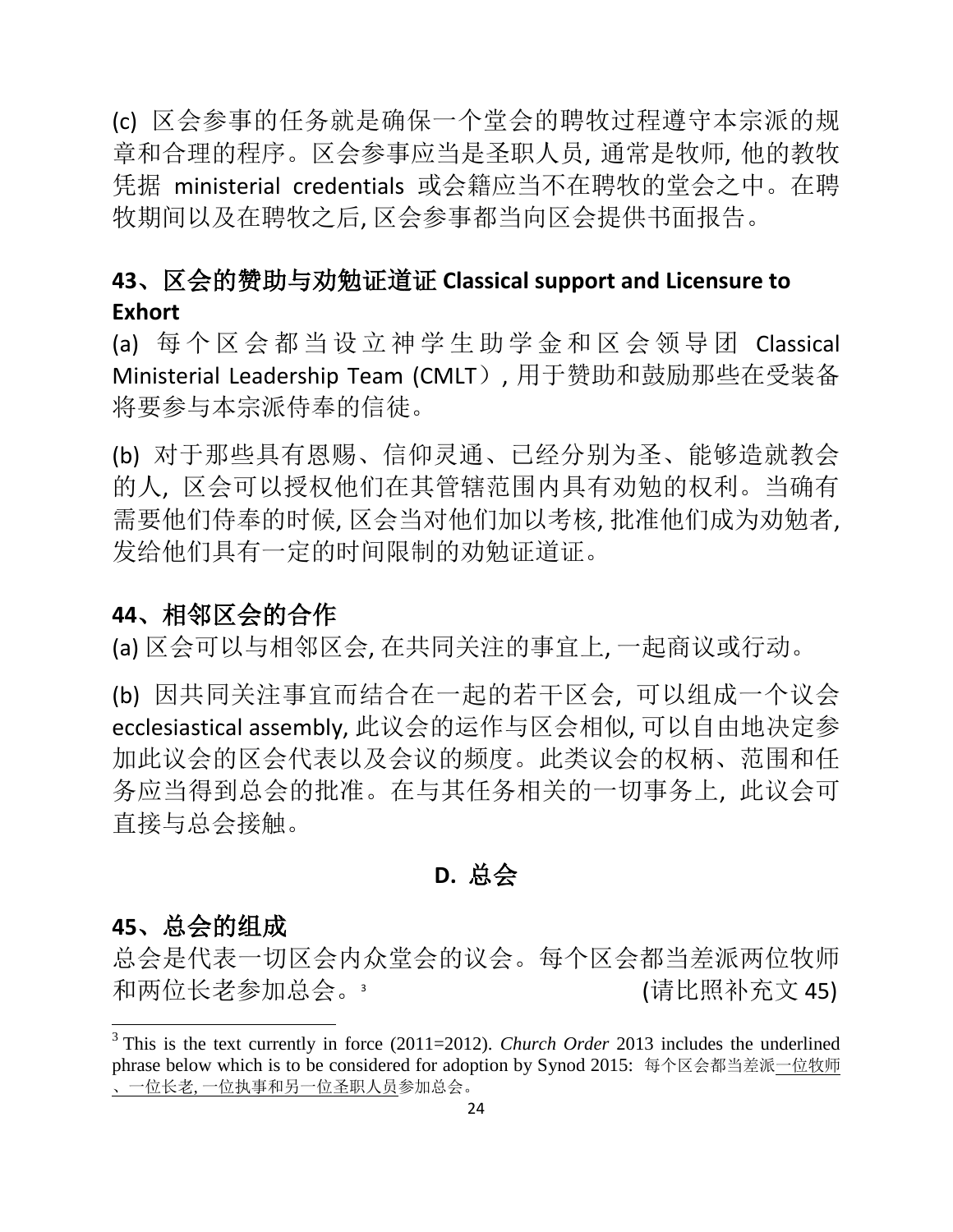## **46**、总会的会议

(a) 总会每年都当召开会议, 时间与地点由上一次总会决定。每次总 会都当指定一个堂会来召集下一次总会。

(b) 召集总会的堂会, 在本宗派理事会的同意下, 可以召集一次总会 特殊会议 special session, 但只能在特殊情况下如此行, 特殊会议必须 遵守总会相应的规章。

(c) 总会的职员当由选举产生, 并且根据《总会程序法則》Rules for Synodical Procedure 行事。

## **47**、总会的任务

总会任务如下:采纳信条 creeds、《教会规章》*Church Order*、以 及敬拜的原则与要素。总会当审批适合崇拜使用的仪式和礼文 liturgical forms、《诗篇圣歌集》*Psalter Hymnal* 和圣经译本。在此 类事项上, 总会不可做出实质性修改, 除非是众堂会在事前已经有机 会考察所提议的修改的可行性。

(请比照补充文 47)

#### **48**、总会帮办 **Synodical deputies**

(a) 根据各个区会的提名, 总会当从每个区会中任命一名牧师, 担任 总会帮办,任期由总会决定。 (请比照补充文 48-a)

(b) 按照《教会规章》*Church Order* 之规定, 当需要总会帮办合作时, 至少应当由最临近的区会的三个帮办出席。

(c) 除了所规定的责任之外, 总会帮辦应当根据请求帮助处于困境中 的区会, 以便保持教会的合一、次序以及纯正的信仰。

(d) 总会帮办应当就他们的行动向下一次总会提交全面的报告。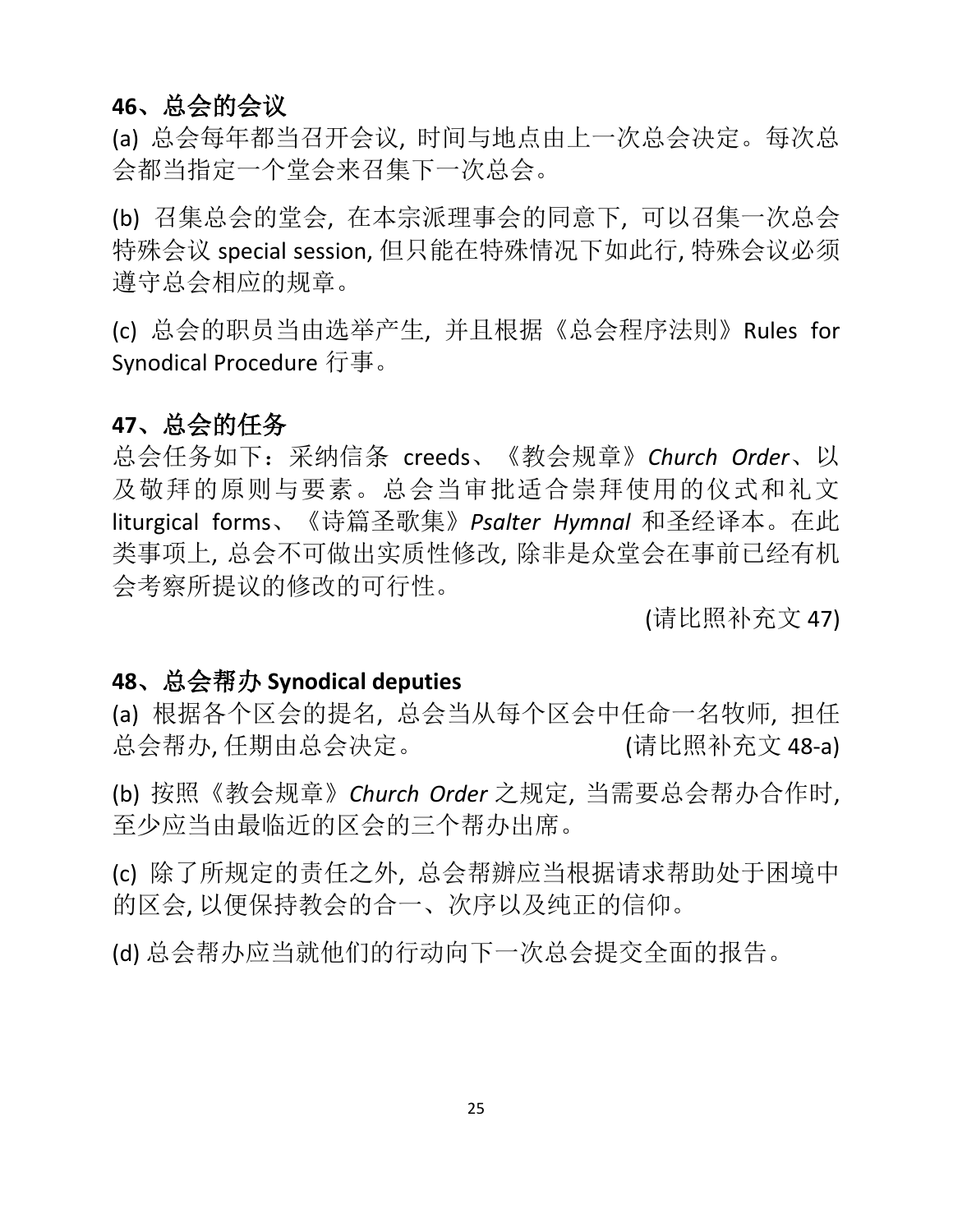## **49**、大公教会合一性的关系 **Ecumenical relations**

(a) 总会应当任命一个委员会, 鼓励与其他基督教会之间合一的关系, 特别是与那些同属改革宗大家庭的教会, 正如总会所批准的《基督 教改革教会之大公教会合一的宪章》Ecumenical Charter of the Christian Reformed Church 所规定, 目的在于使本宗派可以与其他宗 派建立基督徒之间的友谊关系 Christian fellowship, 并增进耶稣基督 教会内部的合一。

(b) 总会应当明确与本宗派具有友谊关系的宗派、正在与本宗派对 话的宗派、以及本宗派作为正式成员或深深参与的大公教会合一性 之团体 ecumenical organizations。

## **50**、与本宗派有关之合一性团体 **Ecumenical bodies**

(a) 总会当差派代表参加本宗派会与其他宗派的合一性团体, 特别是 那些具有改革宗信仰立场的宗派。

(b) 总会可以向此类合一性团体提交某些事项, 以便征求世界众宗派 对此问题的判断。

(c) 只有在得到总会批准之后, 此类合一性团体的决议才能对本宗派 产生约束力。

## Ⅲ.**(**三**)** 教会的任务和事工

## **A.** 崇拜会

#### **51**、崇拜会的要素和时间

(a) 在主日的时候, 每个堂会都当聚集敬拜上帝, 一般聚集两次, 以便 聆听上帝的话, 遵守圣礼, 赞美和祷告, 并献上感恩的礼物。

(请比照补充文 51-a)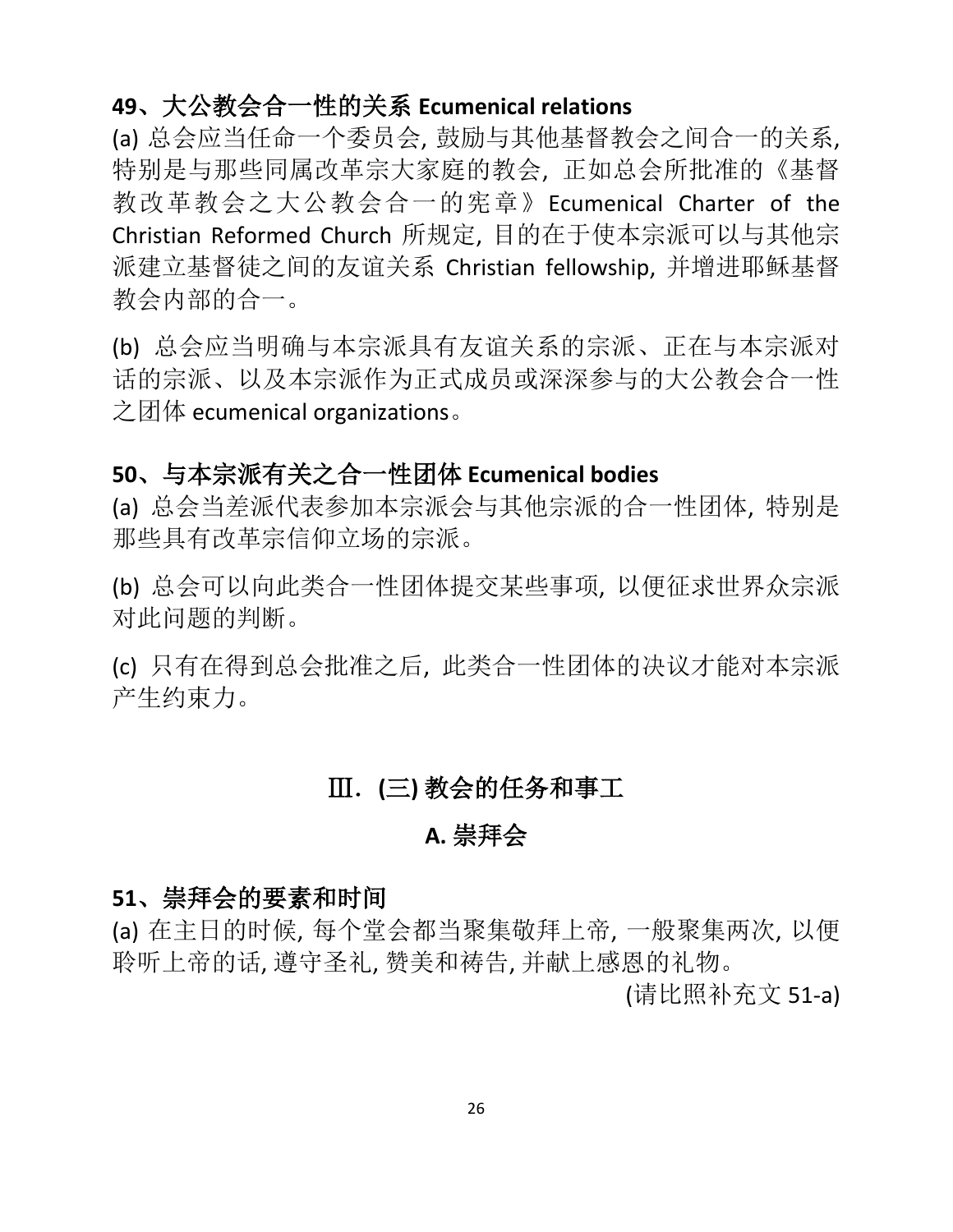(b) 以下时间应当举行崇拜会:圣诞节、耶稣受难节拜五、复活 节、升天日、五旬节、通常也包括年终和元旦、以及年度公祷日和 感恩节。

(c) 当教会、国家和世界遭遇重大灾难或享受祝福之时, 可以宣布举 行特殊性崇拜会。

#### **52**、牧长会监察崇拜会之任务

(a) 牧长会当监察崇拜会。

(b) 牧长会当确保总会所批准的崇拜原则和要素得到遵行, 包括仪式 和礼文 liturgical forms、诗歌、和总会所批准的圣经译本的使用。 如果仪式或礼文有所调整, 或在崇拜会中增加了颂词、圣诗、灵歌, 这些要素都当合乎总会的指南。

(请比照补充文 52-b)

#### **53**、主领崇拜会

(a) 崇拜会主礼人当是牧师和牧长会所批准的其他人。

(b) 崇拜会也可由获得《劝勉证道证》的人带领, 或由牧长会批准宣 读讲章的人带领。但是, 此类人事不当执行《正式性之圣工行动》 official acts of ministry, 并且只有牧长会批准的讲章才可在崇拜会中 宣读。

(请比照补充文 53)

#### **54**、讲道

(a) 对于教会的崇拜而言, 宣告上帝的话乃是中心性的;此宣告当受 [本宗派所坚持的] 信经 creeds 和信条 confessions 的指导。

(b) 每个主日, 应当有一场崇拜会, 由牧师通常按照本宗派所坚持的 信经和信条的综述来宣讲上帝的话, 特别是《海德堡要理问答》。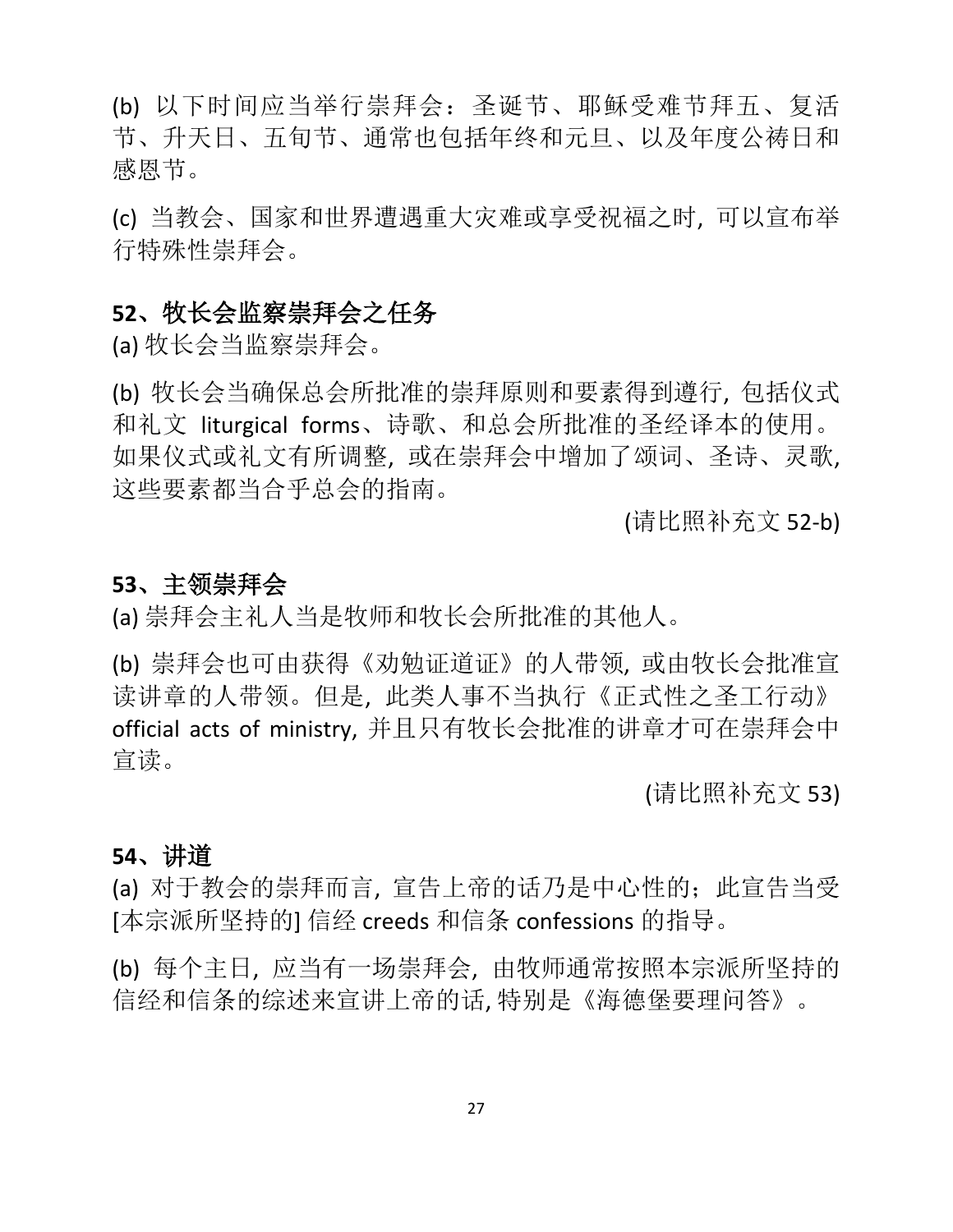## **55**、施行圣礼

在崇拜会中, 在牧长会授权下, 主礼人应当是牧师或地方牧师; 如果 确有需要, 可以由一位获得区会批准的按立者主礼。施行圣礼, 应当 按照订明形式 ; 形式若略加调整, 应当遵守总会指定的指南。

(请比照补充文 55)

#### **56**、施行婴孩洗礼

已认信之会员的子女应当通过圣洗而接受上帝圣约的印记。牧长会 当确保家长提出幼洗之要求, 并尽快施行婴孩洗礼。受洗之孩子当 被视为「受洗成员」 'baptized member'。

## **57**、施行成人洗礼

还未受洗的成人当在公开认信之后而受洗。公开认信时, 当使用 《成人洗礼》的礼文 form for the Baptism of Adults。

#### **58**、有效的洗礼

来自另外一个基督教宗派的人, 如果其洗礼是奉三一上帝之名, 且由 原宗派授权人施洗, 就当认其所受之洗礼为有效。

#### **59**、认信会员之接纳

(a) 所有受洗会员, 随其年龄和能力程度之合理要求, 若显有对耶稣 基督的信心, 都当受欢迎参加圣餐 ; 且当在众长老监督下, 按其年龄 和能力, 教导他们顺服圣经有关参与圣餐之命令。

(b) 当鼓励受洗成员在崇拜会中, 根据规定礼文, 做出公共信仰告白 public profession of faith。此公共认信, 当包括个人对本宗派所坚持 的信经和信条的承诺。在告白信仰之前, 各人当向众长老述说自己 的信仰、生活与教义。将要进行公共信仰告白之人的姓名, 当提前 一星期公布给会众批准。进行公共信仰告白之后, 他们就被视为是 「认信会员」confessing members。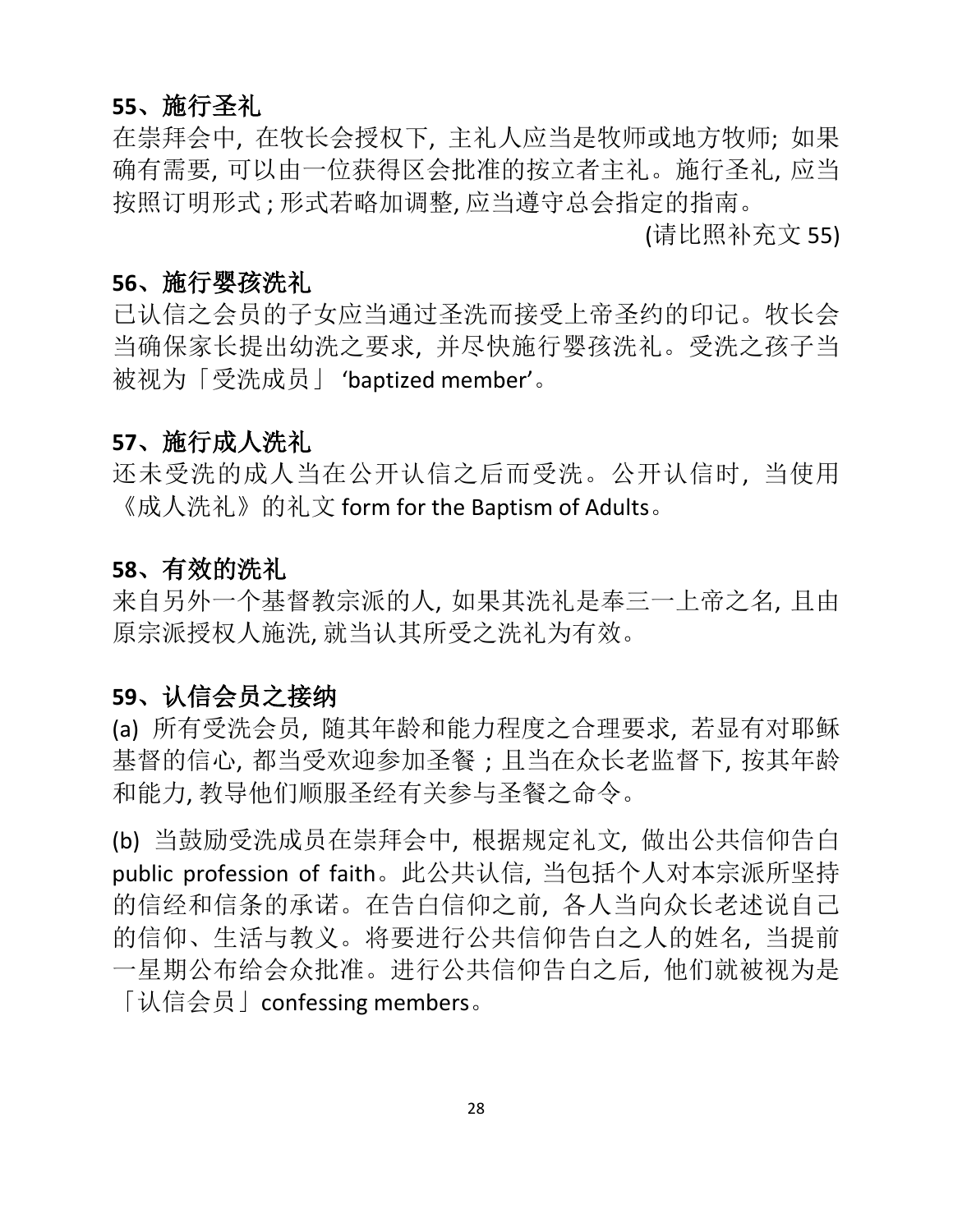(c) 「认信会员」confessing members 享有会員的所有特权和責任。 特权包括, 但不限於, 为其儿女申请婴孩洗礼, 会员大会中之投票权, 和担任圣职之资格。责任包括充分参与 full participation 堂会和普世 教会 之圣工, 生活, 和互相惩戒。

(请比照补充文 59-c)

(d) 来自本宗派其他堂会的认信会员, 带有会员证书证明其教义和生 活之纯正者, 当被接纳为当地堂会之认信会员。

(e) 来自某些跟本宗派有联谊关系的教会 churches in ecclesiastical fellowship, 带有会員证书或会員身份之陈述 certificates or statements of membership 者, 在其教义和生活方面满足牧长会的要 求之后, 当被接纳为当地堂会之认信会员。

(f) 来自其他宗派者, 当经过牧长会审查其教义和生活之后, 才可被接 纳为当地堂会之认信会员。接纳方式, 不管是直接接纳, 或通过做出 公共信仰重申或信仰告白 public reaffirmation or profession of faith 而接纳, 当由牧长会按个别情况决定。当公布申请者名字, 以便征求 会众之赞同。

#### **60**、施行圣餐礼

至少每隔三个月当举行一次圣餐, 举行之方式当造就基督身体, 合乎 圣经教训。

#### **61**、崇拜会中的公祷

崇拜会中的公祷包括:赞美、认罪、感恩、祈求和代祷。

#### **62**、奉献

崇拜会中应当定期接受慈善的奉献, 用于堂会其他事工和众教会联 合性事工。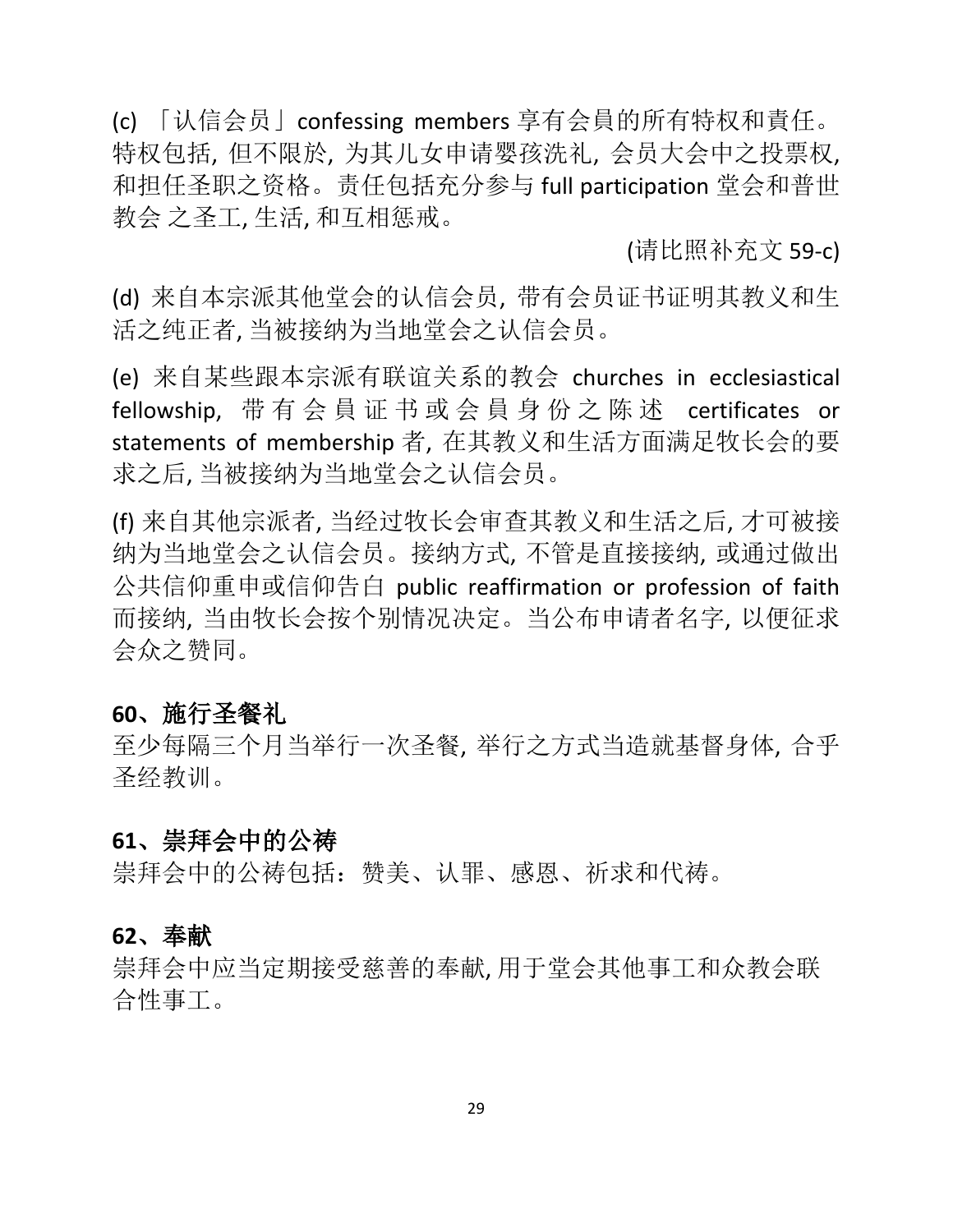## B.信仰的栽培

#### **63**、青少年的栽培

(a) 每个堂会都当服侍自己的孩子和年轻人, 以及参与堂会的社区孩 子和年轻人; 此事工当通过栽培个人信仰和信靠耶稣基督为救主和 生命的主, 教育他们忠实参与圣餐, 预备他们公开告白自己的信仰, 装备他们将来在教会中和世界上承担基督徒的责任。此栽培事工包 括以爱心接纳他们, 为他们祷告, 教导他们明白真道, 鼓励他们坚持 参加信徒的团契。

(b) 每个堂会都当教育年轻人明白圣经, 明白本宗派之信经 creeds 和 信 条 confessions, 特 别 是 《 海 德 堡 要 理 问 答 》 Heidelberg Catechism。这教导事工当由牧长会监督。

#### **64**、成年人的栽培

(a) 每个堂会都当服侍自己的成年会员, 增加他们对主耶稣的认识, 培养他们对基督有成熟的信心, 鼓励他们坚持参加信徒的团契。

(b) 每个堂会都当为成年会员的持续受教提供机会。这教导事工当 由牧长会监督。

## **C.** 教牧关怀

#### **65**、教牧关怀的施行

教会的圣职人员当对所有会员善加关怀 pastoral care, 对其他人也当 尽力而为。当通过家庭探访和其他方法, 比如灵命指导 spiritual mentorship 和个人接触, 鼓励他们靠信心生活, 使那些在教义或生活 上出现错谬之人能够归正, 安慰和帮助那些处于困境中的人。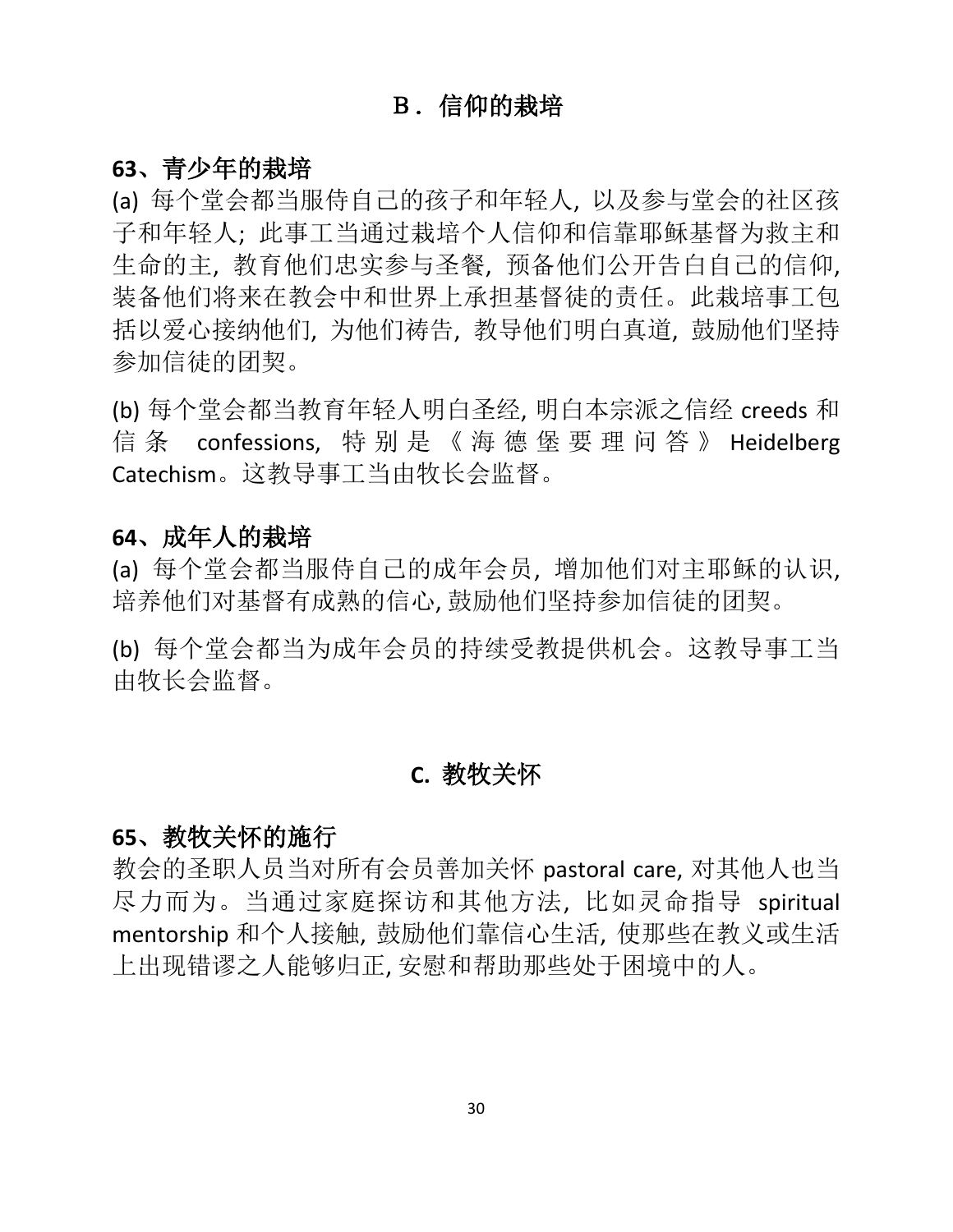## **66**、转会籍

(a) 认信会员 confessing members 搬迁于另一个本宗派属下的堂会, 或一个跟本宗派有联谊关系 ecclesiastical fellowship 的堂会, 有权得 到由堂会签发的会员证书, 说明他们在教义和生活方面的情况。当 人要求此类会员证书 certificate of membership 的时候, 证书一般寄 往他们现在所属堂会。

(b) 受洗会员 baptized members 转会于另一个本宗派属下的堂会, 或 一个跟本宗派有联谊关系 ecclesiastical fellowship 的堂会, 经过申请, 应当给予受洗证书 certificate of baptism, 并附上必有的注项。受洗 证书一般寄往会员的新堂会。

(c) 任何教会证书都需要牧师和长执会书记 clerk 签名。

#### **67**、会籍的保留与终止

会员搬迁到没有本宗派属下的堂会, 或没有跟本宗派有联谊关系 ecclesiastical fellowship 的堂会地方, 在会员的申请下, 可把其会籍保 留在原来所在的堂会, 或把其会员证书寄往最邻近的本宗派属下堂 会。 (请比照补充文 67)

#### **68**、会员记录

每个堂会当对会员的出生、死亡、受洗、认信、入会和离会 receptions and releases of members、逐出 excommunications 和其他 形式的会籍终止, 保持记录。

#### **69**、婚礼

(a) 牧长会当教导、劝勉那些在其属灵关顾之下的人, 唯独在主内婚 嫁。

(b) 基督徒婚礼当根据规定礼仪, 以适宜的劝勉、应许和祷告来举 行。婚礼或者是在公共崇拜会中, 或者是在亲友私人的聚会中举 行。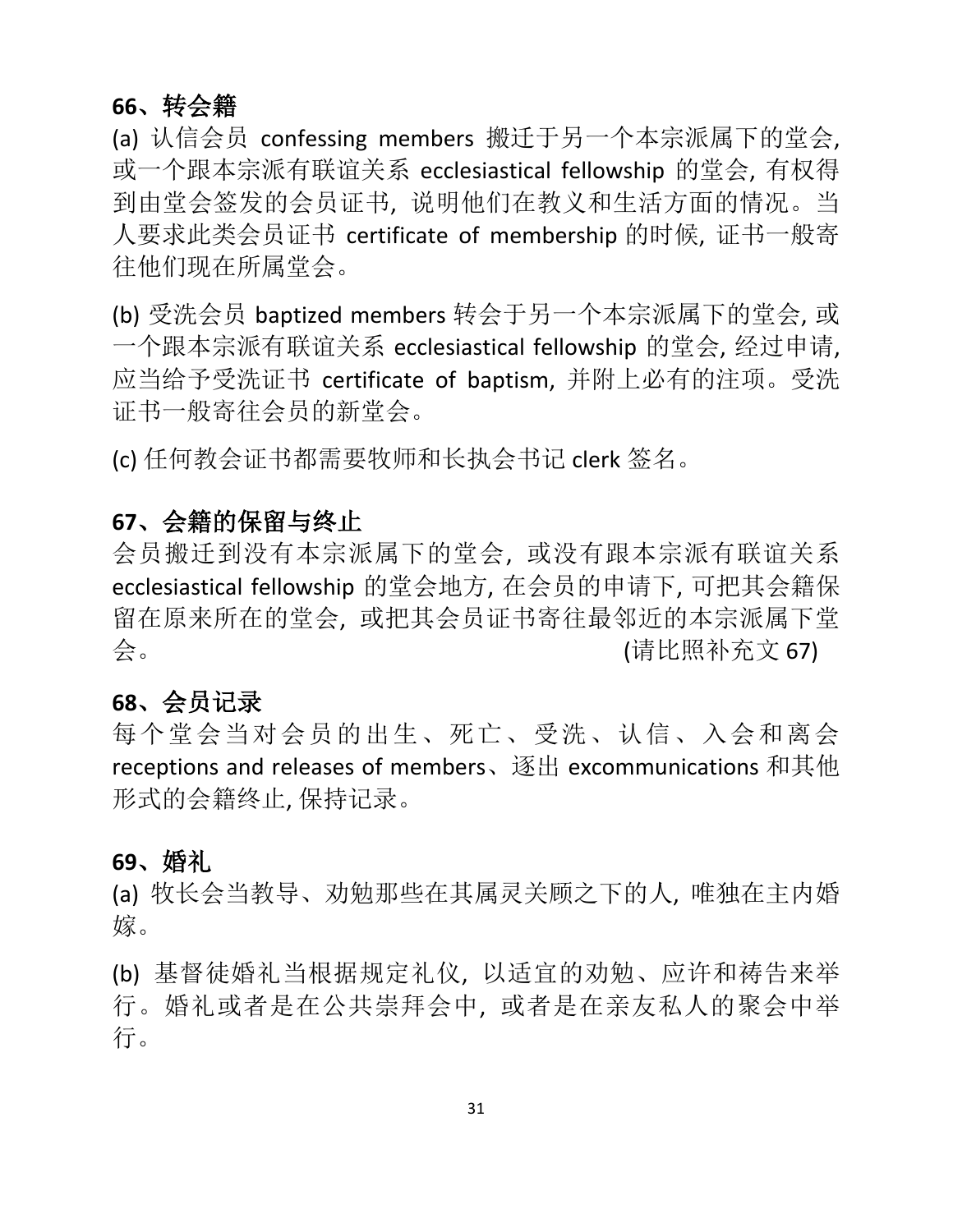(c) 牧师不当主持违背上帝的话之婚礼。

## **70**、丧礼

在基督肢体内的丧礼和追思礼拜在其主持时当反映我们信仰的把 握。在此类场合下, 当以爱心侍奉, 提供安慰, 给与教导, 为丧者提供 盼望。

#### **71**、基督教学校

长执会当殷勤鼓励堂会会员设立并维持基督教学校, 该校当根据圣 经和改革宗的愿景 vision, 就是以基督为万有之主的愿景, 清楚地教 导。长执会也当督促父母根据圣约的要求, 按照这愿景使子女接受 教育。

## **72**、堂会内的群体 **Congregational groups**

长执会当促进、并监督堂会内的群体、就是为查经、祷告, 促进信 徒团契、门训和侍奉等等目的而成之群体。

## **D.** 宣教

#### **73**、教会宣教的使命

(a) 为了顺服基督的大使命, 众堂会必须把福音带给国内国外所有人, 目的就在于带领他们与基督及其教会相契。

(b) 为完成这一托付, 每个长执会都当激励堂会成员在言行上见证基 督, 并通过他们的关注 interest, 祷告, 和礼物表示对国内宣教以及普 世宣教事工之支持。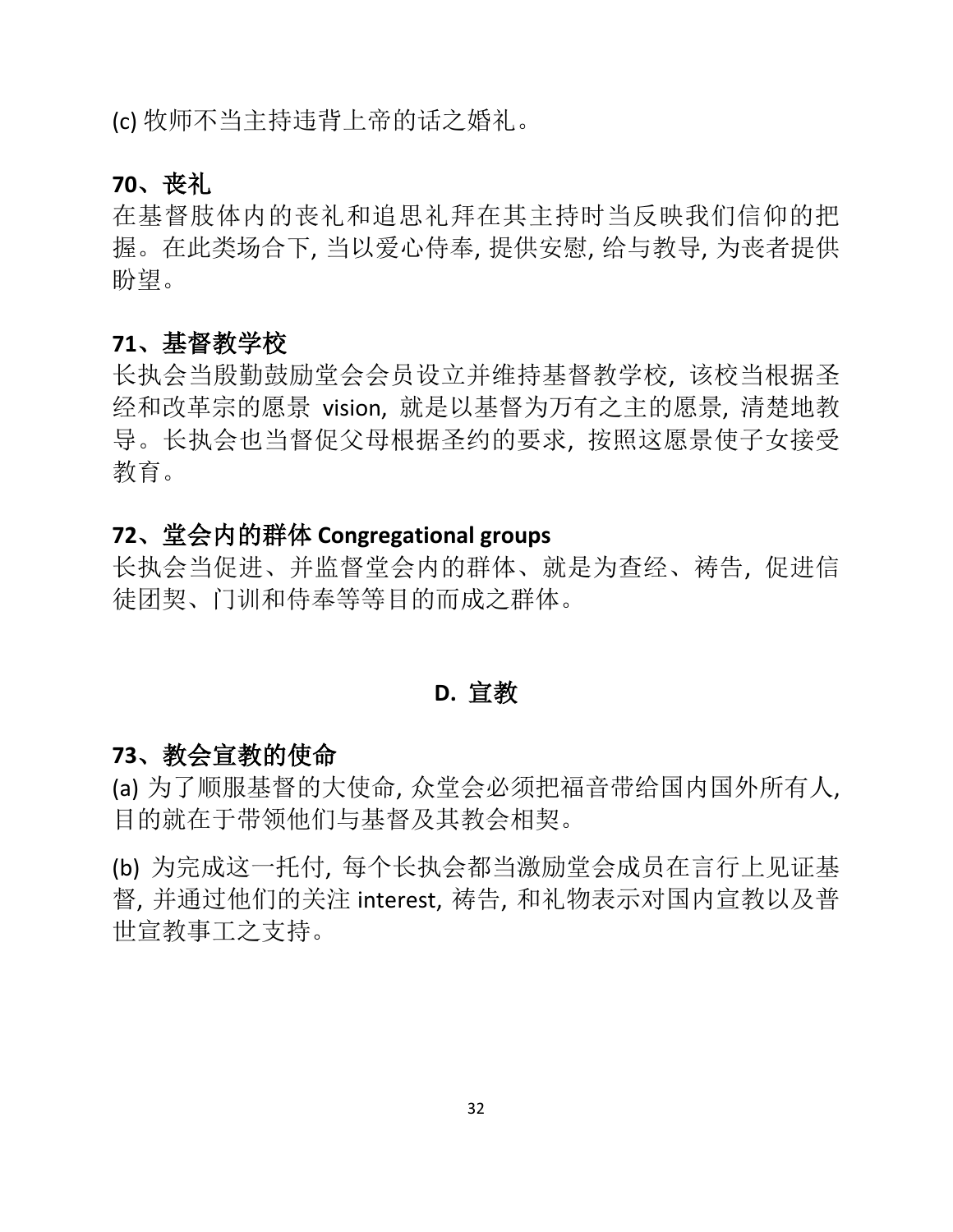## **74**、堂会的宣教任务

(a) 每个堂会都当把福音传给自己所在社区之非信徒。这任务当由 长执会发动和治理。若条件允许, 这任务可以与相邻一堂会或多堂 会合作执行。

(b) 每个堂会都当有怜悯事工 ministry of mercy。执事们要使那些在 其关怀之下确有需要的人使用各种基督教怜悯机构 Christian institutions of mercy。若对任务之履行有利, 他们当与相邻堂会之执 事会商谈和合作。他们也可与社区内关怀需要者人的机构达成共识, 以使妥善地发放怜悯礼物。

## **75**、区会的宣教任务

(a) 若有必要, 区会当协助众堂会之本地福音活动。此事工之要求, 若超出众堂会的规模和资源, 区会可直接执行此事工。为此事工, 每 个区会都当设立一个区会国内宣教委员会。

(b) 若有必要, 区会当协助众堂会之怜悯事工 ministry of mercy。此事 工之要求, 若超出众堂会的规模和资源, 区会可直接执行此事工。为 此事工, 每个区会都当设立一个区会执事委员会。

## **76**、本宗派在北美的各项事工

(a) 总会当鼓励并协助众堂会和区会的福音事工, 并当直接执行其规 模和资源容量之外的国内宣教活动。为执行此事工, 总会当任命一 个 宗 派 性 的 国 内 宣 教 委 员 会 denominational home missions committee, 其工作当遵守总会的规矩。 (请比照补充文 76-a)

(b) 总会当鼓励并协助众堂会和区会的怜悯事工 ministry of mercy, 并 当直接执行执行其规模和资源容量之外的怜悯事工。总会当任命一 个执事委员会 diaconal committee, 执行宗派性的怜悯事工, 其工作 当遵守总会的规矩。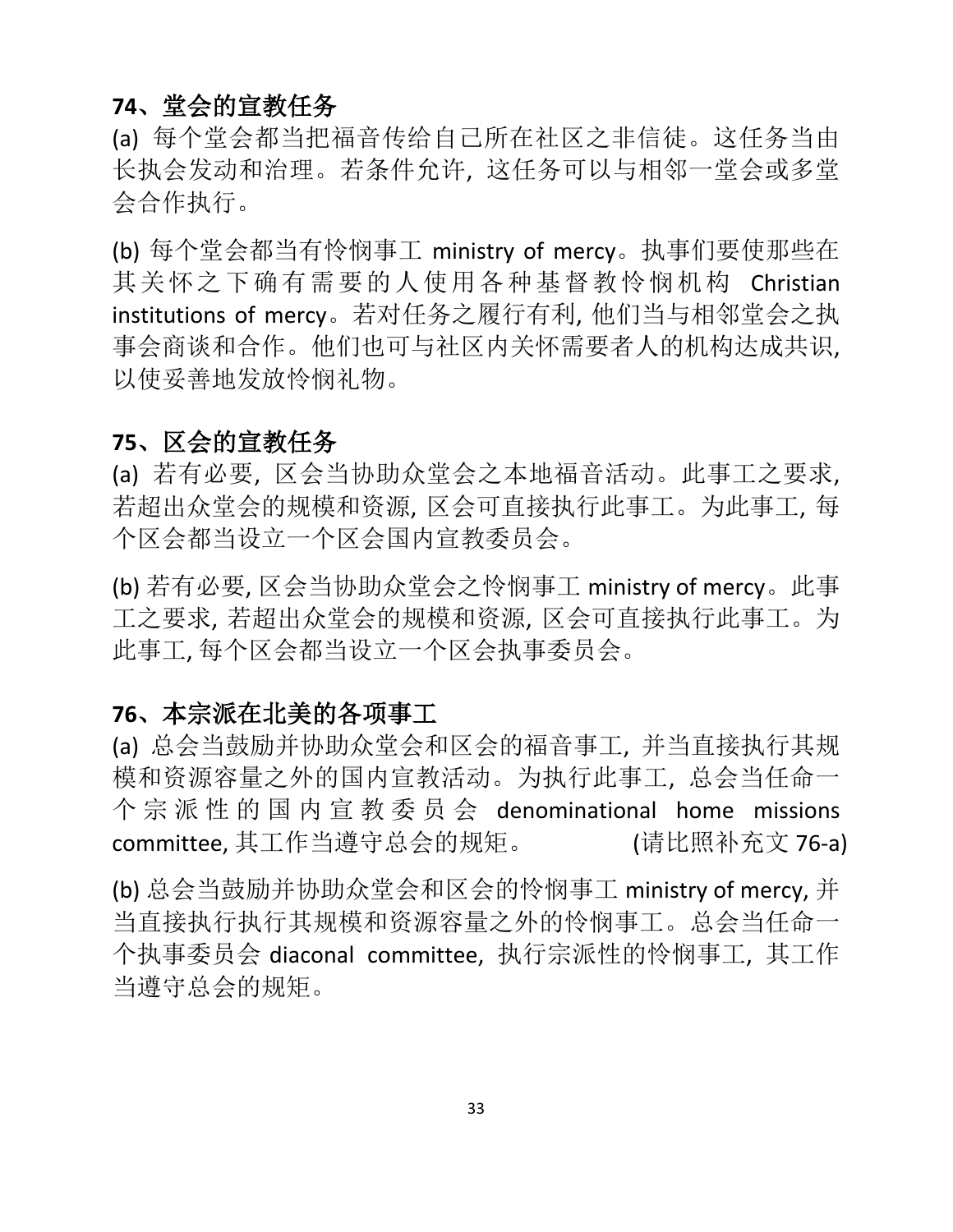#### **77**、本宗派在外地的各项事工

(a) 总会当鼓励并协助众堂会共同主办的普世宣教事工, 规定事工方 式, 提供支持, 鼓励众堂会召请并支持宣教士。为执行此事工, 总会 当任命一个宗派性的普世宣教委员会 denominational world missions committee, 其工作当遵守总会的规矩。 (请比照补充文 77-a)

(b) 由总会所任命之宗派性执事委员会 denominational diaconal committee, 当延长众堂会与区会的怜悯事工, 扩展到全球层面。

## Ⅳ.**(**四**)** 教会的劝惩

#### **A.** 通则

#### **78**、劝惩的目的

劝惩的目的是要促使犯错者忠实顺服上帝, 并彻底恢复与会众的团 契, 保持教会的圣洁, 且维持上帝的尊荣。

#### **79**、会员彼此的责任

(a) 堂会成员在教义与生活上当互相负责, 并在爱中彼此鼓励和劝 戒。

(b) 牧长会当鼓励相互负责的精神, 提醒会众摆脱各种偏爱、分党、 自私之举, 转向好客、饶恕、和身体的合一, 特别是在根据《哥林多 前书》11 章 27 至 29 节领受圣餐的时候, 更当如此。

(c) 牧长会应当教导和提醒会员履行自己的责任, 培养在团契内彼此 相爱和开放的精神, 以使犯错成员可以悔改并与会众和好。

#### **80**、牧长会的权威

牧长会当行使基督赐给教会的权柄, 按照《马太福音》18 章 15 至 17 节, 处理带有公共性质的罪 sins of a public nature, 或提交上来的 罪。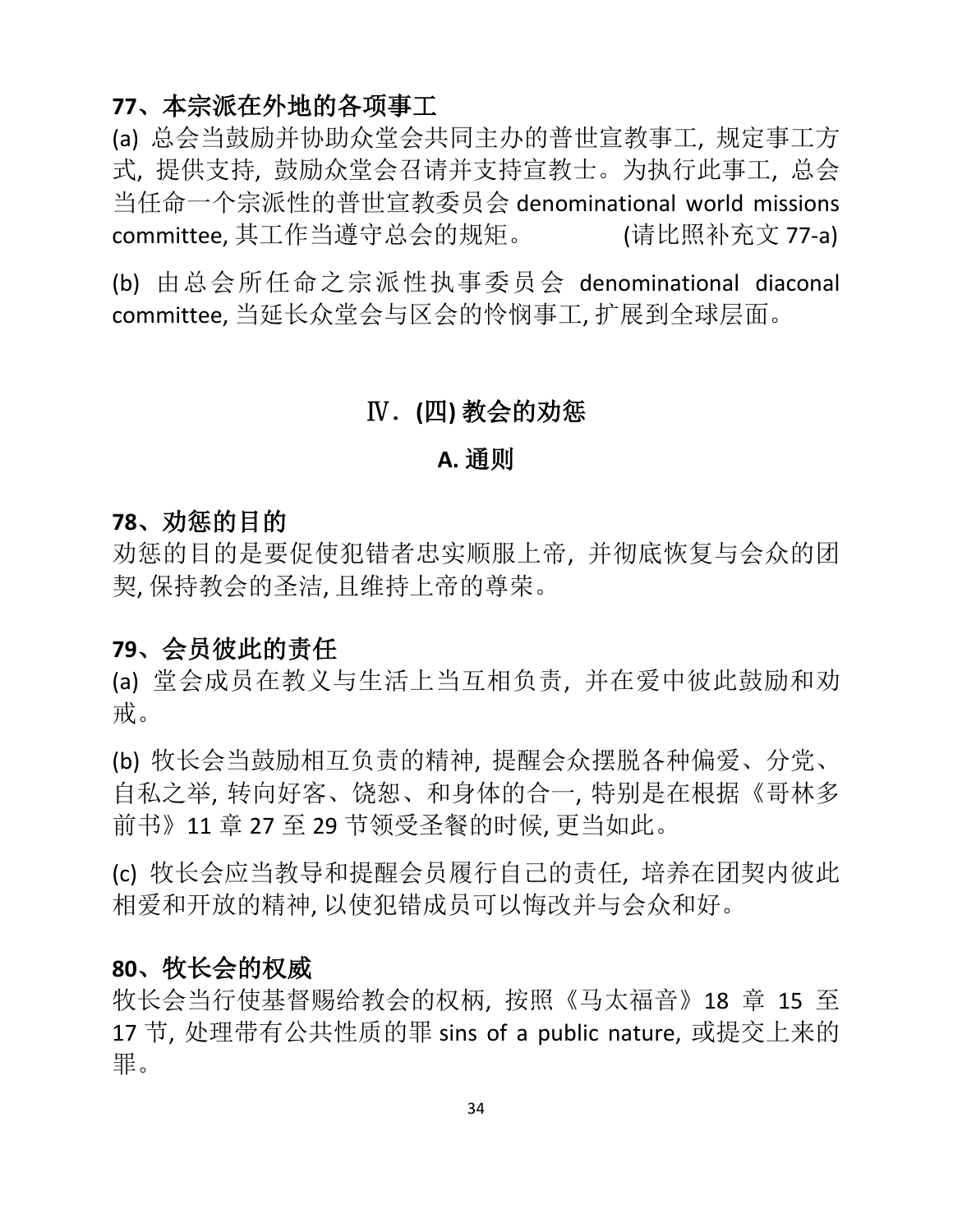## **B.** 对会员的劝惩

#### **81**、会籍的取消与恢复

(a) 如果会员在生活或教义上犯罪, 就当受牧长会的训诫。如果犯罪 会员坚持在罪中, 就当取消他在基督之教会的会籍。

(b) 通过受洗成为会员的人, 在被开除会籍之后, 如果后来悔改其罪, 就当在公开认信之后被重新接纳。

(c) 认信的会员在被开除会籍之后, 如果悔改其罪, 就当被重新纳入教 会团契。

(d) 牧长会应当通知会众, 并鼓励他们参与会员的除籍与重新纳入之 过程。

(请比照补充文 78-81)

#### **C.** 对圣职人员的劝惩

#### **82**、特殊劝惩

所有圣职人员, 除了当接受一般性劝惩 general discipline 之外, 还当 接受特殊性劝惩 special discipline, 就是停职和免职。

#### **83**、特殊劝惩的依据

如果圣职人员违背他们所签署的「圣职人员盟约」Covenant for Officebearers, 疏忽或滥用职分, 以及有严重地偏离纯正教义和敬虔 生活的举动, 都当受特殊劝惩。

#### **84**、圣职的恢复

被停职或免职的圣职人员, 如果有充分的悔改之证据, 并且教会判断 他们能够有效地侍奉, 可以复职。那些因为性侵犯或性行为不当而 被免职之人, 如果申请复职, 当按照总会所采纳的方针处理。

(请比照补充文 78-84)

(请比照补充文 82-84)

(请比照补充文 84)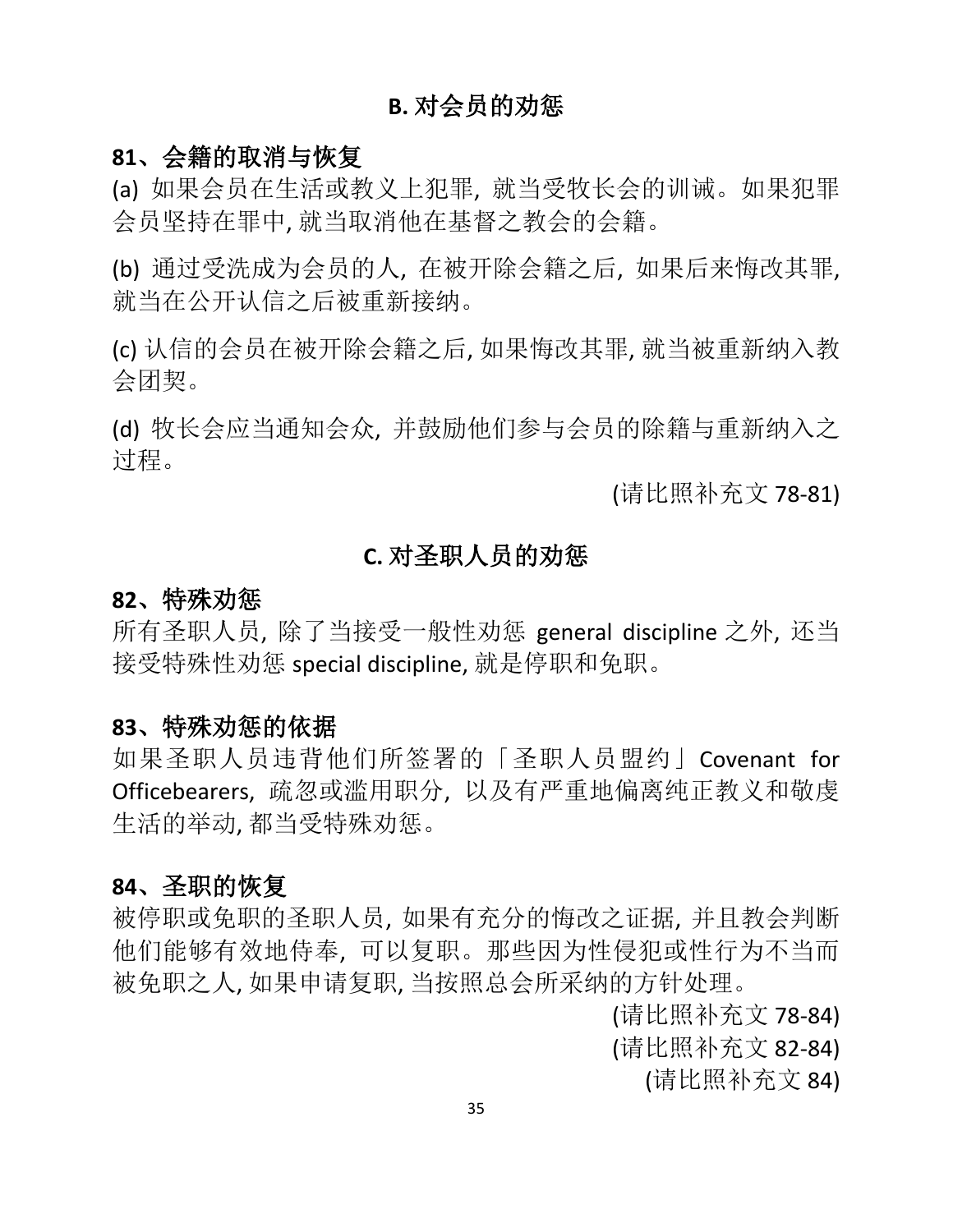## 结语

## **85**、堂会之间的平等与圣职人员之间的平等

任何堂会都不得凌驾于另一个堂会之上, 任何圣职人员都不都不得 凌驾于另一个圣职人员之上。

## **86**、《教会规章》的修改

《教会规章》既然经由一致赞同而接纳, 就当忠实遵守。任何修改, 都当唯独由总会作出。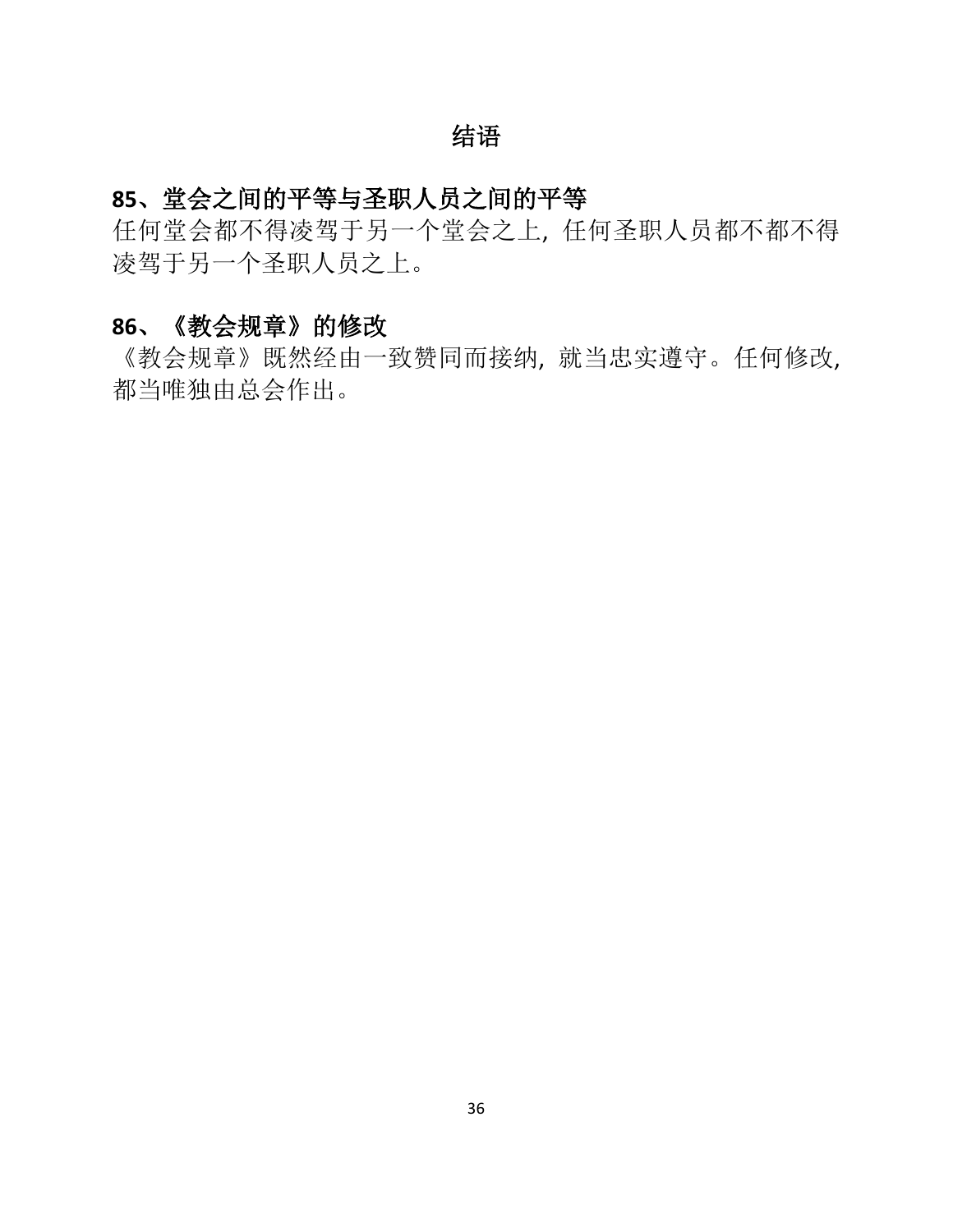## 词汇表 **Glossary**

| 地方牧师    | <b>Commissioned Pastor</b>                   |
|---------|----------------------------------------------|
| 会议      | meeting or session                           |
| 会员      | member of the congregation                   |
|         | or local church                              |
| 会员证书    | certificate of (church) membership           |
|         | 《基督教改革教会之大公教会合一的宪章》Ecumenical Charter        |
|         | of the Christian Reformed Church             |
| 《教会规章》  | <b>Church Order</b>                          |
| 理事会     | <b>Board of Trustees</b>                     |
| 牧师      | Minister of the Word and Sacraments          |
| 牧长会     | consistory                                   |
| 区会      | classis (classes)                            |
| 区会参事    | classis counselor                            |
| 区会领导团   | Classical Ministerial Leadership Team (CMLT) |
| 劝勉证道证   | Licensure to Exhort                          |
| 圣职      | office                                       |
| 圣职人员    | officebearer (指: 牧师, 地方牧师, 长老, 执事等)          |
| 圣职人员盟约  | <b>Covenant for Officebearers</b>            |
| 《诗篇圣歌集》 | <b>Psalter Hymnal</b>                        |
| 堂会      | congregation or local church (地方教会)          |
| 堂会访客    | church visitor                               |
| 信经      | creed                                        |
| 信条      | confession (of faith)                        |
| 新兴会众    | emerging congregation                        |
| 议会      | assembly                                     |
| 长执会     | Council                                      |